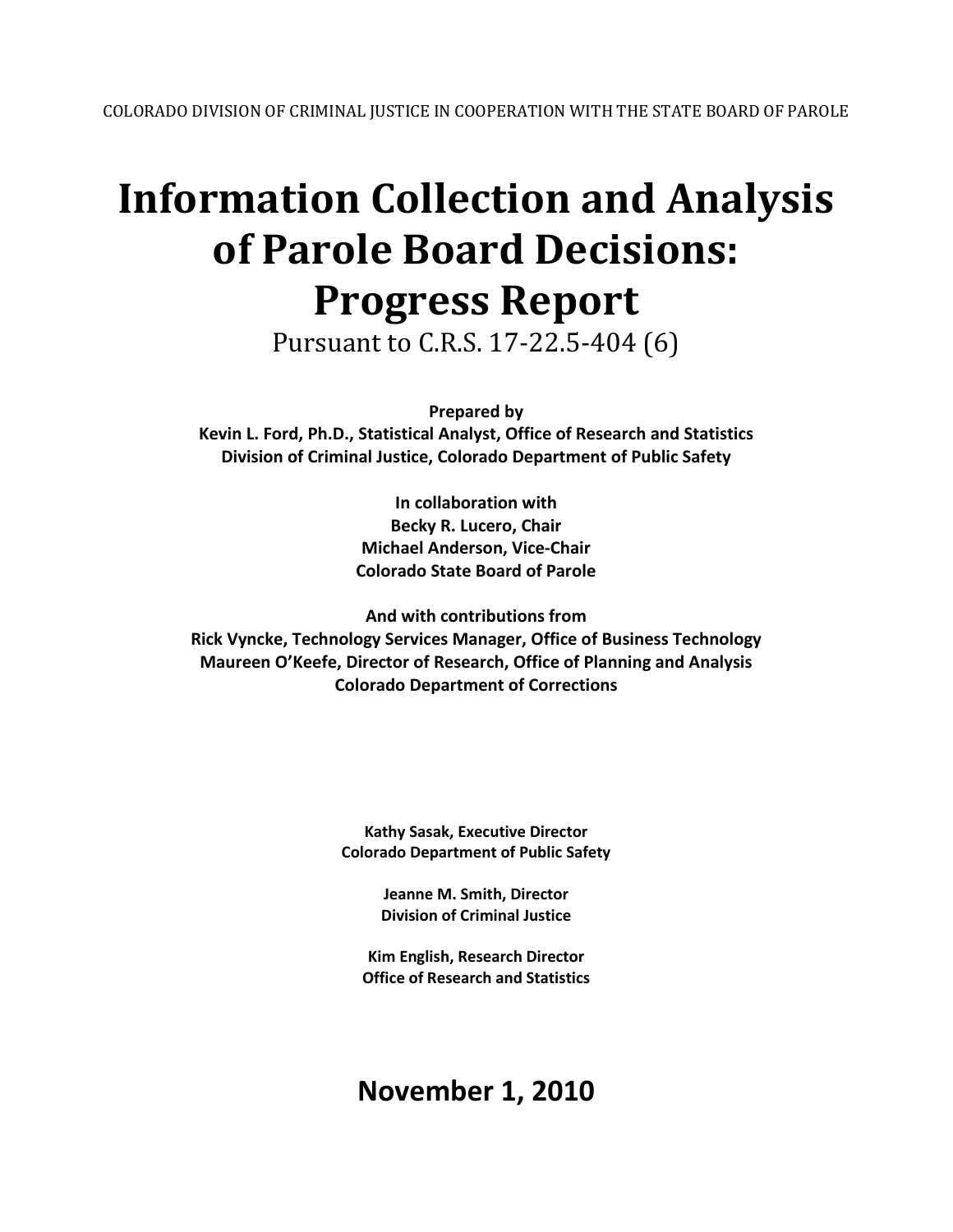# **Colorado State Board of Parole**

### **BOARD MEMBERS**

**Becky R. Lucero, Chair (2013)** 

**Michael E. Anderson,Vice-Chair (2013)** 

**Deborah C. Allen (2011)** 

**Celeste (CdeBaca) Quiñones (2011)** 

**Mickey M. Heckenbach (2011)** 

**Rebecca L. Oakes (2013)** 

**John M. O'Dell (2013)** 

## **RELEASE HEARING OFFICERS**

**William Simmons**

**Donald Van Pelt** 

*FORMER BOARD MEMBERS*

David L. Michaud

Leslee Waggener

*FORMER RELEASE HEARING OFFICERS*

Benny Johnson

Chuck Pullin

This list includes names of those conducting parole hearings summarized in this report. The year indicates when the member's term expires.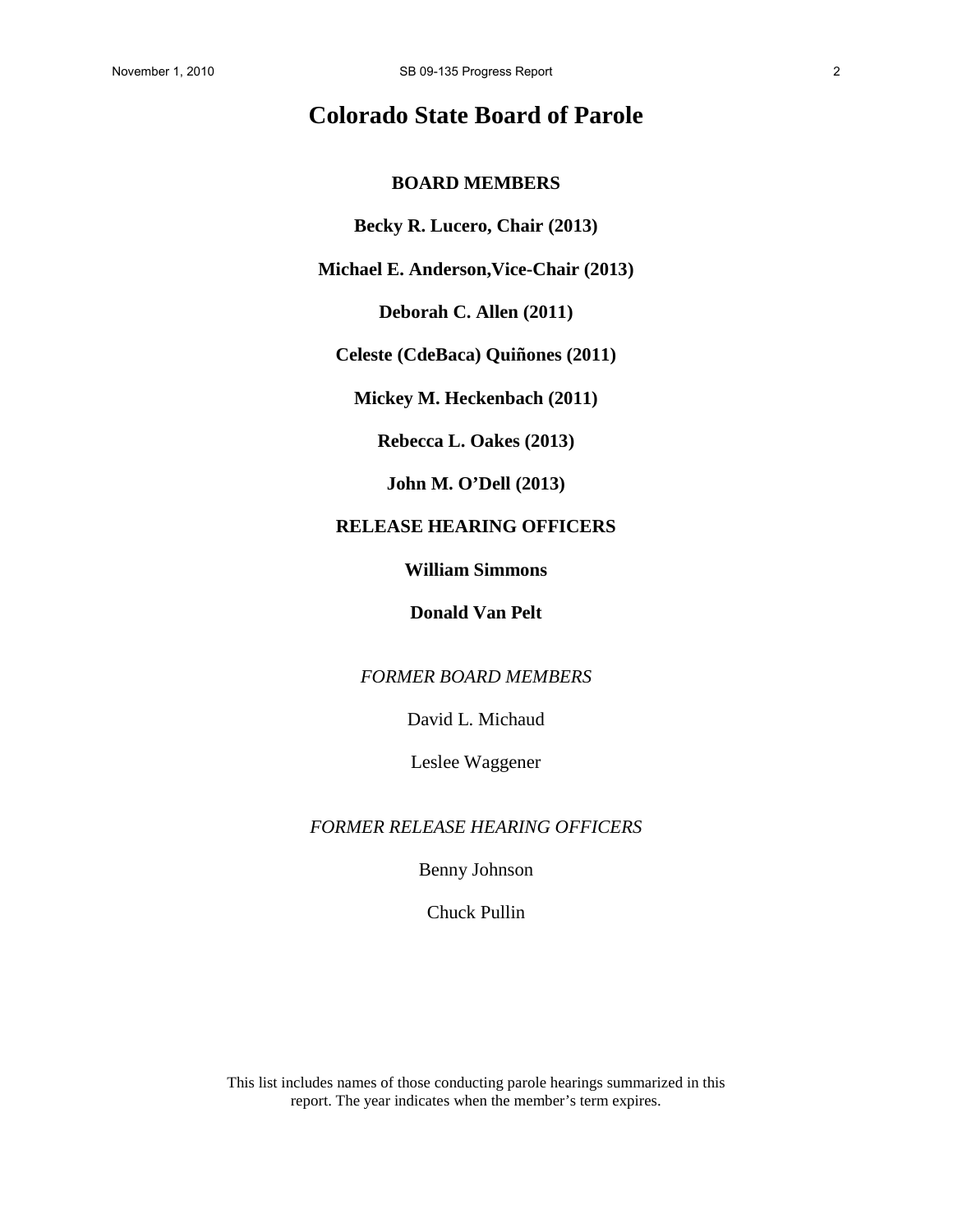## **I. Introduction**

Pursuant to 17-22.5-404 (6) (e) (I) C.R.S. (Senate Bill 09-135; see Appendix A), this report provides the status of the implementation of a process to collect data related to the Colorado State Board of Parole's decisions regarding its rationale for granting, revoking, or denying parole.<sup>[1](#page-2-0)</sup> The statute was revised during the 2010 legislative session by House Bill 10-1374 (see Appendix B). The significant modifications are indicated in capitals below. The mandate now requires collaboration between the State Board of Parole ("the Board"), the Division of Criminal Justice (DCJ) and the Department of Corrections (DOC) to implement the data collection process and for the DCJ to develop a parole release guideline and for the DOC to develop a parole revocation guideline. The new requirement of release/revocation guidelines significantly alters the strategy by which compliance with SB 09-135 will be accomplished.

This report is organized to reflect progress on the statutory mandates. Specifically, the FY 2009 and FY 2010 sessions of the General Assembly amended 17-22.5-404 C.R.S., to read as follows (FY 2010 Amendments in caps):

- (6) (a) The state board of parole shall work in consultation with the division of criminal justice in the department of public safety AND THE DEPARTMENT OF CORRECTIONS to develop and implement a process to collect and analyze data related to the basis for and the outcomes of the board's parole decisions. The process shall COLLECT track data related to the board's rationale for granting, revoking, or denying parole. ANY INFORMATION RELATING TO VICTIM IDENTIFICATION OR VICTIM INPUT THAT IS IDENTIFIABLE TO AN INDIVIDUAL DEFENDANT OR CASE SHALL BE MAINTAINED, BUT KEPT CONFIDENTIAL AND RELEASED ONLY TO OTHER GOVERNMENT AGENCIES, PURSUANT TO A NONDISCLOSURE AGREEMENT, FOR THE PURPOSE OF ANALYSIS AND REPORTING, PURSUANT TO PARAGRAPH (C) OF THIS SUBSECTION  $(6)$ . When the board grants parole, the process shall also COLLECT track data related to whether the offender has previously recidivated, the type of re-entry program given to the offender as a part of the offender's parole plan, and whether the offender recidivates while on parole.
	- (b) THE STATE BOARD OF PAROLE SHALL ALSO DETERMINE WHETHER A DECISION GRANTING, REVOKING, OR DENYING PAROLE CONFORMED WITH OR DEPARTED FROM THE ADMINISTRATIVE GUIDELINES CREATED PURSUANT TO SECTION 17-22.5-107 AND, IF THE DECISION WAS A DEPARTURE FROM THE GUIDELINES, THE REASON FOR THE DEPARTURE. THE DATA COLLECTED PURSUANT TO THIS PARAGRAPH (B) ARE SUBJECT TO THE SAME VICTIM PROTECTIONS DESCRIBED IN PARAGRAPH (A) OF THIS SUBSECTION (6).
	- (c) The state board of parole shall provide the data COLLECTED PURSUANT TO THIS SUBSECTION (6) to the division of criminal justice in the department of public safety for analysis. The division of criminal justice shall analyze the data received pursuant to this subparagraph (c) and

<span id="page-2-0"></span> $<sup>1</sup>$  In 2009, funding for this task was requested by the Division but was not allocated. Funding to the Division of Criminal</sup> Justice and the Department of Corrections was included upon the 2010 statute revision. Progress on the scope of the mandated tasks was hampered by this funding delay.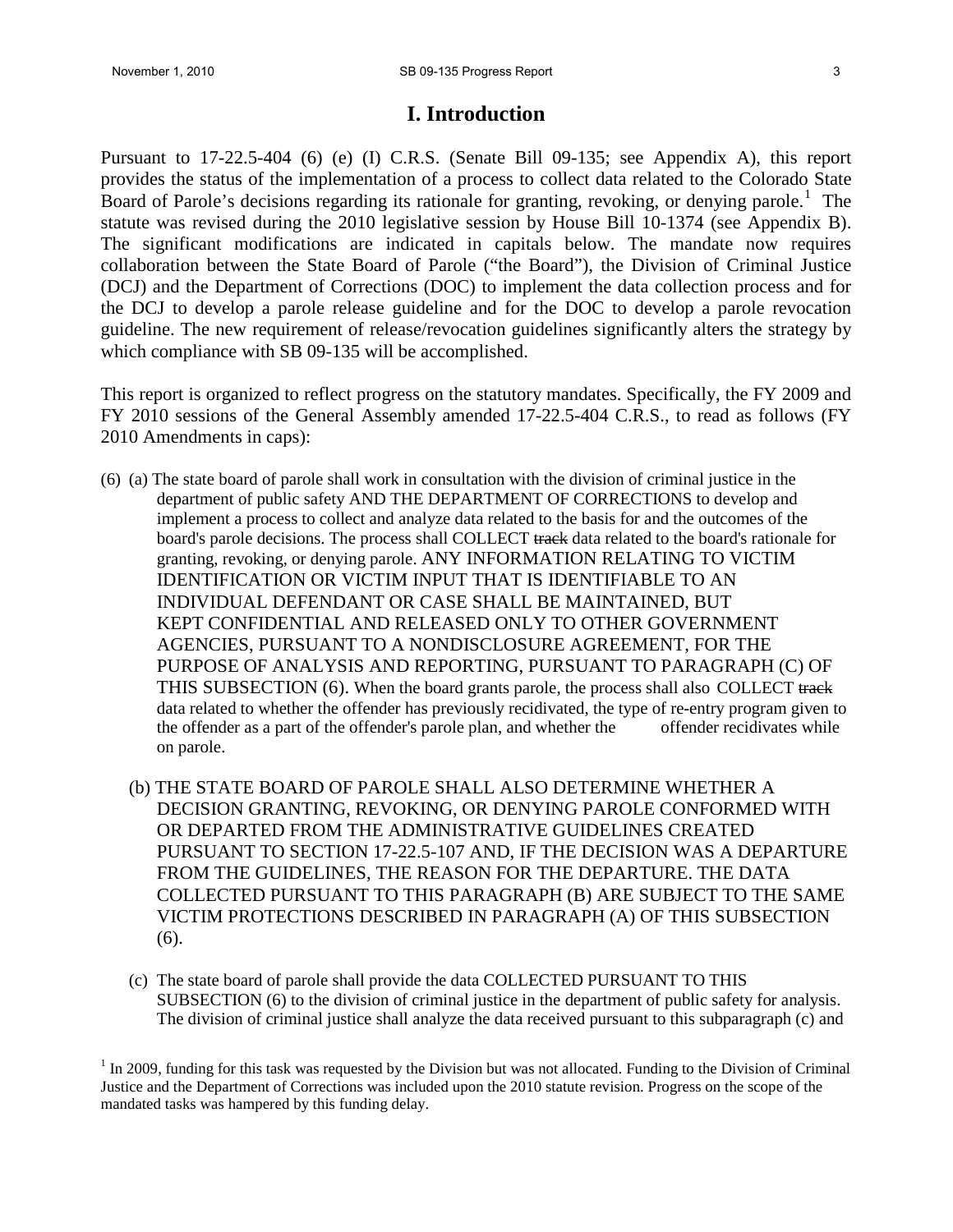shall provide its analysis to the board. The board and the division of criminal justice shall use the data and analysis to identify specific factors that are important in the decision-making process.

- (d) The division of criminal justice of the department of public safety shall provide the state board of parole with training regarding how to use the data obtained and analyzed pursuant to paragraph (c) of this subsection (6) to facilitate the board's future decision-making.
- (e) (I) On or before November 1, 2009, the state board of parole and the division of criminal justice in the department of public safety shall issue a report to the general assembly regarding the progress in implementing this subsection (6), and November 1 each year thereafter, the state board of parole and the division of criminal justice in the department of public safety shall update the report. THE DATA SHALL BE REPORTED TO THE GENERAL ASSEMBLY ONLY IN THE AGGREGATE.

The related statutory additions included in HB 10-1374 regarding the release and revocation guidelines are found as follows in 17-22.5-107 C.R.S.:

- (1) (a) The division of criminal justice in the department of public safety, in consultation with the state board of parole, shall develop an administrative release guideline instrument for use by the board in evaluating applications for parole.
	- (b) The administrative release guideline instrument shall be used to provide the state board of parole with consistent and comprehensive information relevant to the factors listed in section 17-22.5-404 (4) (a). The instrument shall include a matrix of advisory-release decision recommendations for the different risk levels.
- (2) (a) The department of corrections, in consultation with the state board of parole, shall develop administrative revocation guidelines for use by the board in evaluating complaints filed for parole revocation.
	- (b) The administrative revocation guidelines shall be used to provide the state board of parole with consistent and comprehensive information based on the factors identified in section 17- 22.5-404 (5) (a). The guidelines shall include a matrix of advisory-decision recommendations for the different risk levels.

## **II. A Process to Collect Data**

Prior to 2008, the Board did not have a system in place to reliably collect and report parole hearing data. The following section describes ongoing efforts by the Board in consultation with the DCJ and the DOC to collect parole hearing data. The current data entry process is described followed by a description of the following projects designed to comply with SB 09-135 and HB 10-1374: the decision factors project, the Parole Board Application Hearing Automation project, the parole release guideline project, the parole revocation guideline project, and the master program scheduling project.

Parole Board Hearing Data. Historically, the Board documented the number and general outcome of hearings in a database to track hearing workload. The reliability of the data entry system was not sufficient to allow the parole board an accurate accounting of its hearings. In 2008, the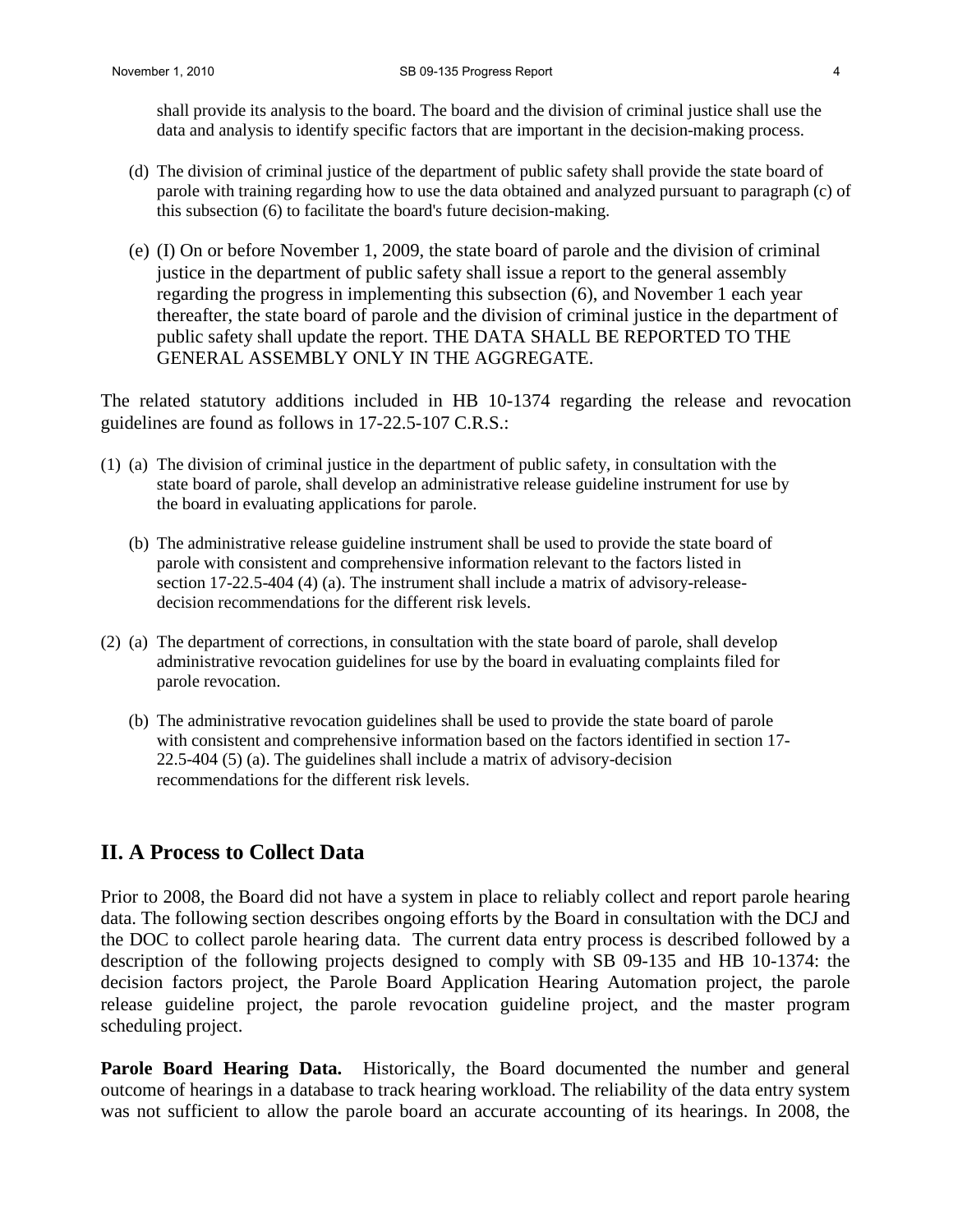Board, with the assistance from retired staff of the Department of Corrections, created a Microsoft Access database with several data tables providing for the entry of limited information regarding parole hearings. Staff of the Board enters the information manually from the paper Notice of Colorado Parole Board Action form that Board members use to record basic hearing outcomes. There are tables to record limited information regarding release hearings, parole modification hearings, and parole rescission hearings (see Table 1). There is no current protocol to enter even this basic level of data for parole revocation hearings.

| <b>RELEASE HEARING TABLE</b>      |                                                                        |  |  |  |  |  |
|-----------------------------------|------------------------------------------------------------------------|--|--|--|--|--|
| <b>Data Category</b>              | Data entered                                                           |  |  |  |  |  |
| Inmate:                           | DOC inmate number                                                      |  |  |  |  |  |
|                                   | Date of hearing                                                        |  |  |  |  |  |
|                                   | Inmate name                                                            |  |  |  |  |  |
| Parole Decision: Release          | Date of granted release (if applicable)                                |  |  |  |  |  |
|                                   | Date of release at parole eligibility date (if applicable)             |  |  |  |  |  |
|                                   | Date of release at mandatory release date (if applicable)              |  |  |  |  |  |
|                                   | Release destination                                                    |  |  |  |  |  |
| Parole Decision: Defer            | If, deferred, the date of the next hearing is entered                  |  |  |  |  |  |
| Parole Decision: Waived           | Yes or no                                                              |  |  |  |  |  |
| Parole Decision: Full Board       | Yes or no                                                              |  |  |  |  |  |
|                                   | <b>Marginal Note</b>                                                   |  |  |  |  |  |
| Parole Decision: Tabled           | (May provide a brief text note regarding marginal table                |  |  |  |  |  |
|                                   | condition. May mention a date or program requirement                   |  |  |  |  |  |
|                                   | or release requirement)                                                |  |  |  |  |  |
| <b>Board Member</b>               | <b>Initials</b>                                                        |  |  |  |  |  |
| Tape                              | Number of hearing tape                                                 |  |  |  |  |  |
| <b>MODIFICATIONS TABLE</b>        |                                                                        |  |  |  |  |  |
|                                   | (also includes Inmate name, DOC #, date of hearing, Board member name) |  |  |  |  |  |
| Type of Modification              | Addition or deletion                                                   |  |  |  |  |  |
| <b>Request Note</b>               | Brief note describing modification request                             |  |  |  |  |  |
| <b>Modification Intent</b>        | Progressive or regressive                                              |  |  |  |  |  |
| Parole Officer                    | Last name                                                              |  |  |  |  |  |
| Region                            | Supervision region                                                     |  |  |  |  |  |
| <b>Modification Outcome</b>       | Approved or denied                                                     |  |  |  |  |  |
| <b>RESCISSION HEARING TABLE</b>   |                                                                        |  |  |  |  |  |
| (also includes Inmate name, DOC#) |                                                                        |  |  |  |  |  |
| Suspension                        | Date of parole suspension                                              |  |  |  |  |  |
| Scheduled hearing date            | Date of parole hearing following suspension and                        |  |  |  |  |  |
|                                   | location note                                                          |  |  |  |  |  |
|                                   | Brief note describing the outcome of the rescission                    |  |  |  |  |  |
| Decision                          | hearing                                                                |  |  |  |  |  |

#### **Table 1. Parole hearing data.**

Following a prolonged period of testing, the basic data from this manual entry method has been determined to be reliable enough to report. Information from this data collection effort is provided below in Section II, Parole Board Data.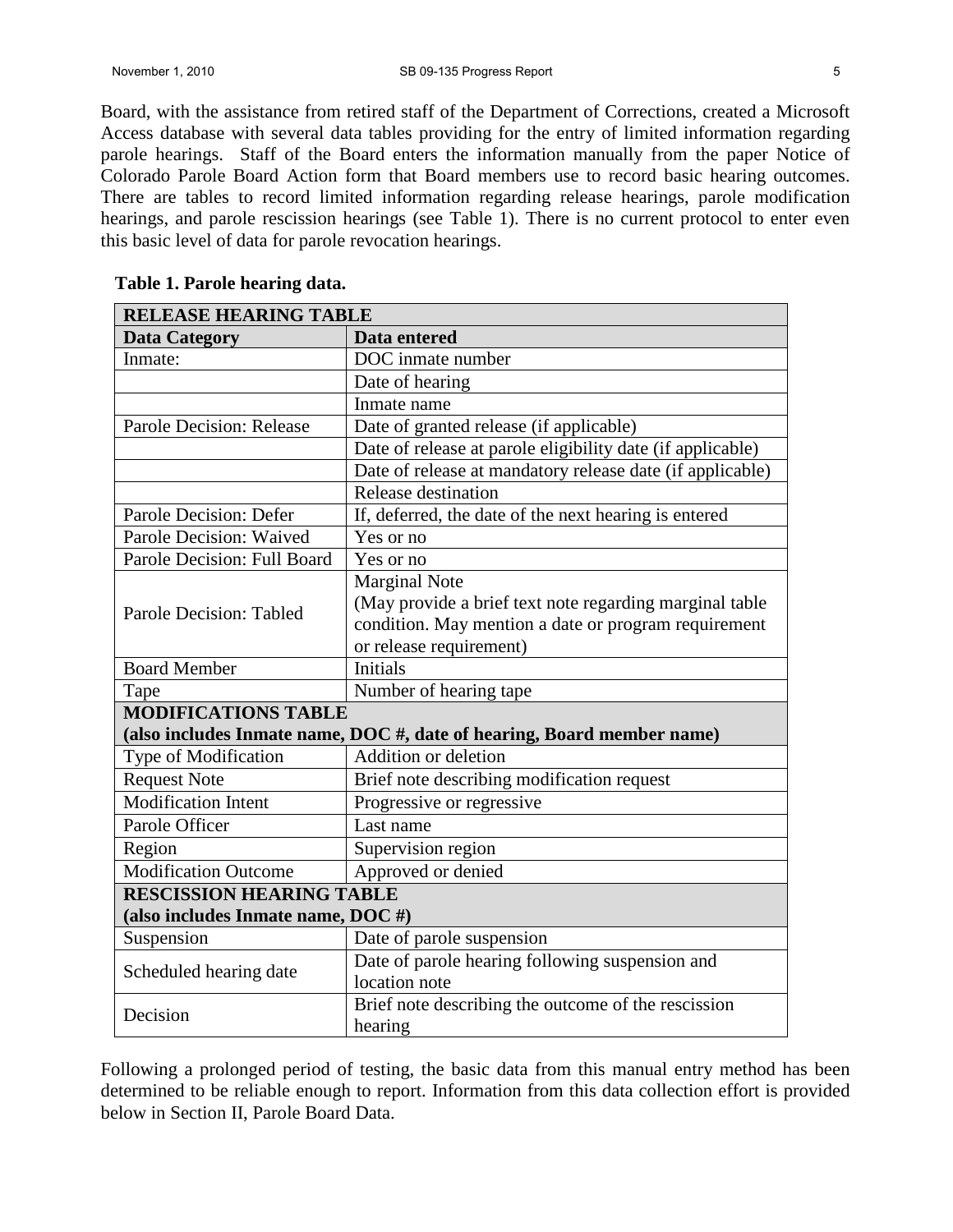**Parole Board Hearing Automation Project.** Prior to the passage of SB09-135, the Department of Corrections worked with the Governor's Office of Information Technology (OIT) to provide resources that would assist in the automation of the Board's hearing process. To this end, the Department of Corrections' Office of Business Technologies (OBT) acquired and installed the necessary computer technology and developed a web-based data entry and reporting system to automate the previous paper-based process.

The primary goals of the Parole Board Application Hearing automation project are to:

- Eliminate the inefficient paper-based process and streamline it into an electronic system
- Install, configure and support wireless networking connectivity at all locations where Parole Board application hearings are held
- Reduce time spent by case managers preparing for Board hearings
- Reduce paper, printing and shipping costs
- Make it easier for Board members to prepare for hearings without the paper "packet"
- Speed the process from time of decision to second-signature and through to decision entry by Time & Release Operations (TRO)
- Provide electronic workflow so that Board decisions are immediately available to subsequent steps of the hearing workflow
- Support greater reporting capabilities regarding Board decisions

The current process requires a case manager to print approximately 16 pages of offender information that is generated from 13 different DOC applications. Collectively, those 16 pages of information as well as the Parole Board Action Notice are referred to as the "Parole Board packet." Case managers typically spend about 30 minutes creating each packet for Board hearings. The new Parole Board Application Hearing Portal ("the Portal") system completely eliminates the need to create Parole Board packets. The new Portal provides all of the information that had been found in the various packet documents in a web-based interface that includes one electronic tabbed page for each of those 13 documents. The Portal is divided into four sections: Hearing Preparation, Hearing Notes, Action Notice, and Full Board Recommendation.

Each of the 13 tabbed subsections in the "Hearing Preparation" section of the Portal required the complete recreation of an existing DOC computer program. The following is a summary of each of those tabs and the information contained within:

- Profile: Offender biographical and incarceration information
- Parole Plan: Hearing, probation, community placement and parole histories. Offense and criminal behavior summaries. Institutional adjustment information. Program participation and evaluation summaries as well as current assessed program needs and participation levels. Release destination details.
- Mittimus: Crime and sentence information as received from the courts.
- Admission Data Summary: Historical and personal information when offender admitted into the DOC
- CARAS: Colorado Actuarial Risk Assessment Scale
- CARAS Supplemental: Time served, institutional behavior, DOC program participation and anticipated needs on parole.
- COPDs: Institutional violations
- Detainers: Listing of detainers to other law enforcement agencies.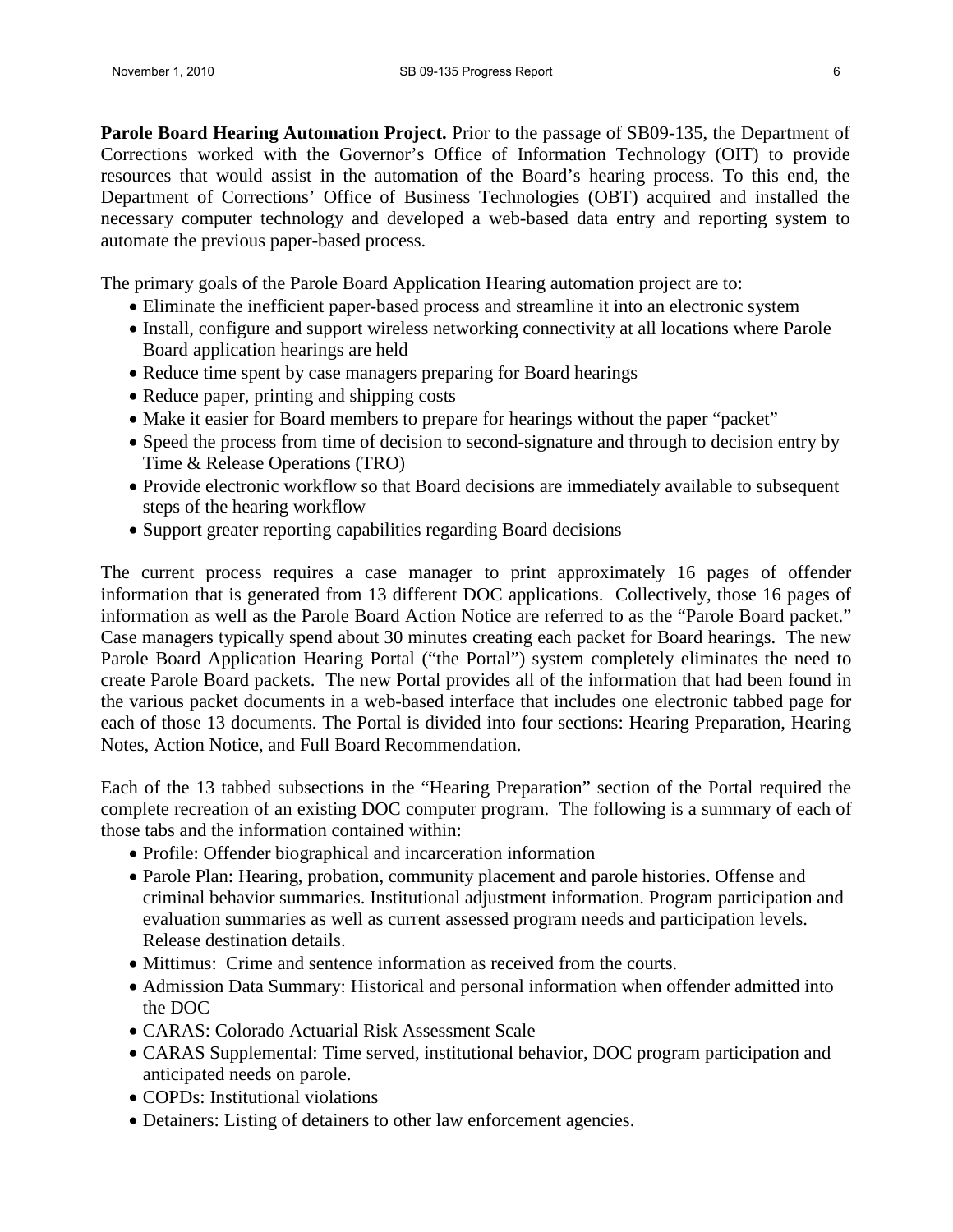- Escapes: Listing of previous escapes
- Movements: Physical location and movements within the DOC
- Previous Crimes: Previous crimes that were not sentenced to the DOC.
- Referrals: Community referrals
- Restitution: Restitution ordered

The new system allows the user to quickly find an offender by DOC number, name, or by hearing date and location. The hearing date and location option allows Board members to prepare for a specific hearing before it takes place. As the Board members review the information provided in the 13 subsections, the page is enabled with a notes field where members can transcribe thoughts, questions or information relevant to the hearing and their deliberations. The notes from each of these 13 subsections are made available in another section of the program called "Hearing Notes."

The "Hearing Notes" section displays summary information from the 13 "Hearing Preparation" tabs, the information entered by the member into any of the 13 notes fields, as well as additional note entry fields for use during the offender interview. All of this information is later used by the Board member to render his/her decision. Upon rendering a decision, the Board member then enters the electronic "Action Notice" section.

The Parole Board Action Notice (previously a paper form) is the subsystem in which the Board member enters his/her decision to release, to defer or send to the full Board for review. If the decision is to release or defer, the electronic workflow queues that Action Notice for a secondary review and signature by a different Board member. Upon completion of the second-signature process, the Action Notice is then queued for processing by the Time & Release Operations department. If the decision is that full Board review is required, that Action Notice is queued for that full Board review. During the review, all Board members can view the Offender information. Upon completion of the full Board review, each member is expected to electronically "vote" and, upon completion of voting, the Board chairperson records a final decision which is entered into the system. This full Board outcome is then queued for processing by Time  $\&$  Release Operations.

A period of system testing and training from mid-2009 through mid-2010 was undertaken to ensure web connectivity at hearing locations and to elicit feedback from Board members on the use of the Portal system. The Portal functionality described above is currently available in the DOC's production ("live web") environment. Feedback has been positive and reported bugs continue to be resolved. The Board members continue to receive the paper packets and the intent of doing so was to have the Board member verify that the electronic system exactly matched the data in the paper documents. Based on feedback from the Parole Board and the OBT professional assigned to work with Board members on this project, OBT is confident that the paper-based Parole Board packet (except the Parole Board Action Form) can be eliminated.

The final element of the Portal under continuing review and testing relates to the Parole Board Action Notice. This form is the final and most important document that records the resulting decision of the Board. As mentioned above, after a decision is rendered, the Action Notice is routed to Time & Release Operations in Canon City. Time & Release Analysts verify the information within the Action Notice and create a parole hearing entry into the Department of Corrections Information System (DCIS). If the decision is to release, the analysts create a Parole Agreement that is sent to both the case manager as well as the receiving parole region.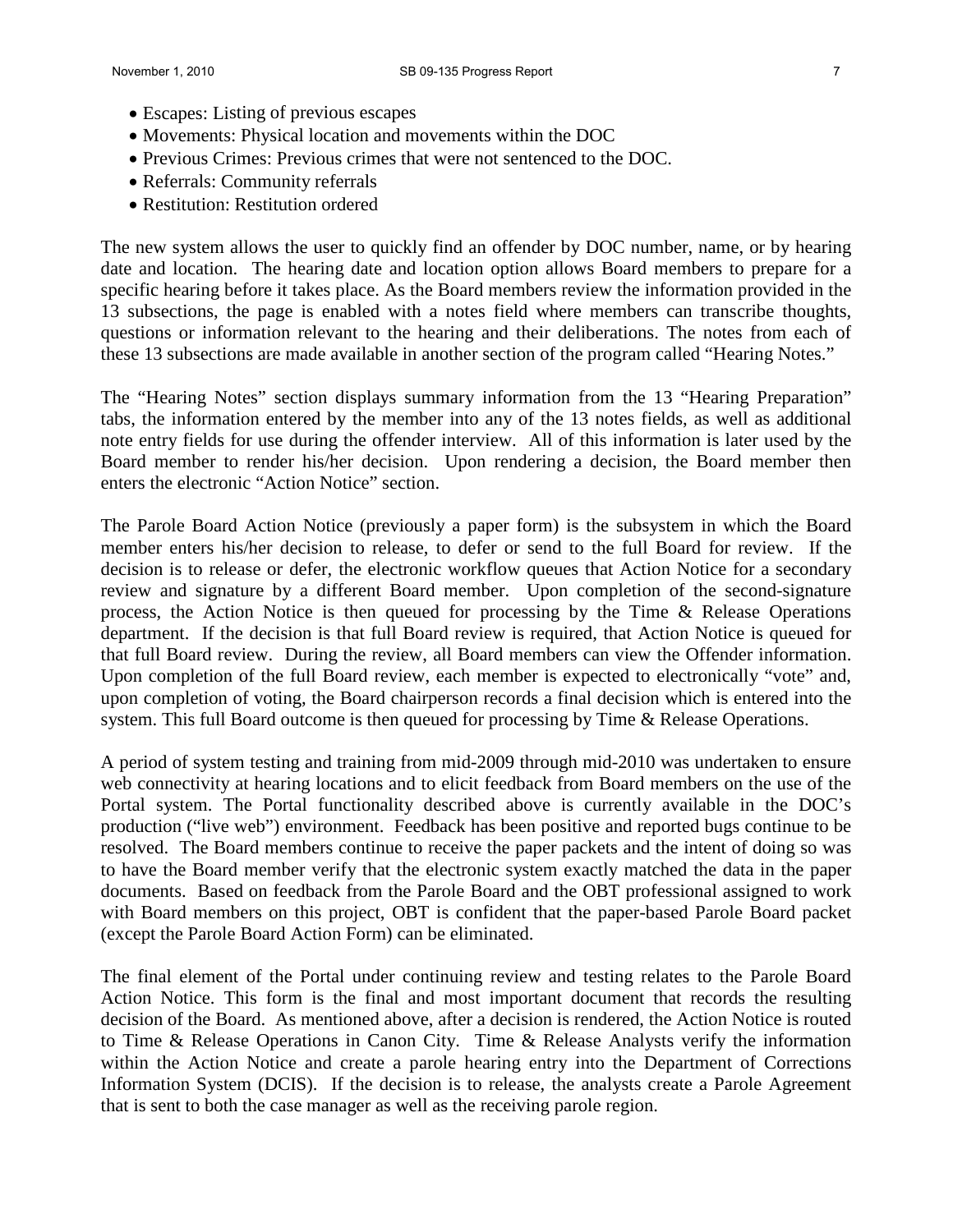It is the information contained within the Action Notice that identifies when an offender should be released. As such, it is critical that the information contained within be completely accurate. As a result, OBT has asked the Board to continue to use the paper-based Action Notice process in parallel with the electronic Action Notice process. Time & Release Operations will validate that the decision information contained within the electronic system always matches the paper Action Form. At such time that Time and Release Operations is confident that the electronic version is always 100 percent accurate, OBT will suggest to the Board that the paper Action Notices be eliminated.

Representing an advance in data collection capabilities, this new automated hearing Portal and data collection system was in development prior to the amendments of the statute by the FY 2009 General Assembly. Upon completion of the Parole Action validation process, the Portal will be expanded to include the additional data elements and processes necessary to comply with the legislation. Some of these data may be available for integration from other database tables within existing database systems (for example, recidivism history and programming received by offenders) whereas other data are not yet being collected (for example, decision-making rationale for granting, revoking, or denying parole). In fact, as can be seen in the description of the Decision Factors Project and the Parole Release Guideline Project, the work on these expanded elements has already begun.

**Decision Factor Project.** In three meetings with the Board and several conversations with individual members between December 2009 and August 2010, staff of the DCJ attempted, as per the legislative mandate, to explore and document the potential factors that form the basis for a parole decision to release or to defer an inmate. The goal of this endeavor was to devise a method by which Board members would record which factors formed the primary basis for their decision. This exploration yielded a potential list of 71 different factors that, individually or in combination, may play a role in any particular parole decision.

The scientific study of decision theory over the last 60-70 years in such varied fields as economics, mathematics, psychology, statistics, and neuroscience would suggest that the approach suggested by the original statutory mandate will not be fruitful. The complexity of the decision conditions defined by those found during a parole board hearing are unlikely to be accurately captured by a simple request to mark which of 71 factors prevail as the basis for a parole decision. The specific area within decision theory applicable to the parole decision situation is called multi-criteria decision analysis. This subfield has identified at least 2 dozen decision methods to describe, explain and structure how individuals make decisions.<sup>[2](#page-7-0)</sup> The parole decision situation requires that a member, after having made a decision, indicate which criteria were predominate in forming that decision. Daniel Kahneman and Amos Tversky<sup>[3](#page-7-1)</sup> identified errors of judgment and decision-making due to cognitive heuristics and biases that would strongly suggest that this after-the-fact or retrospective approach to study parole decisions should be avoided.

However, the modifications found in HB 10-1374 provide an opportunity for an alternate approach to study and document parole decisions through the introduction of release (17-22.5-107 (1) (a-b)

<span id="page-7-0"></span><sup>2</sup> For information, see the *Journal of Multi-Criteria Decision Analysis* published by John Wiley & Sons, Inc. since 1992 or the International Society on Multiple Criteria Decision Making founded in 1979.

<span id="page-7-1"></span><sup>3</sup> Kahneman, D., Slovic, P., & Tversky, A. (1982). *Judgment under uncertainty: Heuristics and biases* . New York: Cambridge University Press.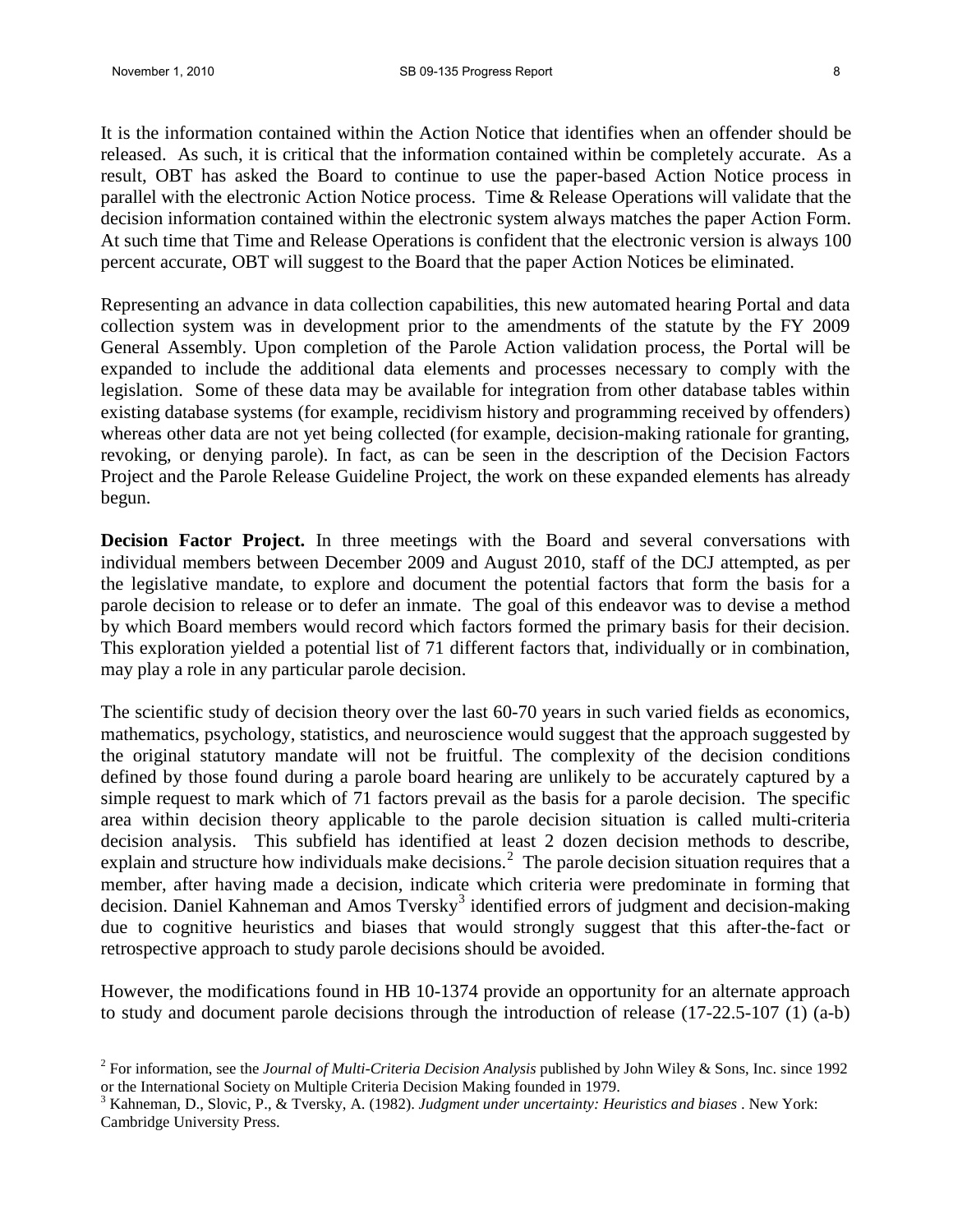C.R.S.) and revocation guidelines (17-22.5-107 (2) (a-b) C.R.S.). The use of guidelines provides a structured decision process that creates a more predictable decision circumstance that can be more effectively tracked and documented. Efforts on the Decision Factor Project are considered concluded and have been shifted to the Parole Release Guideline Project.

**Parole Release Guideline Project.** The Post Incarceration Supervision Task Force of the Colorado Commission on Criminal and Juvenile Justice (CCJJ) developed a draft administrative release guideline instrument in conjunction with the recommendations that introduced new changes to the parole guidelines statute (HB 10-1374; 17.22.5-404 C.R.S.). The goal of the release guideline is to provide a framework for the Board to evaluate and weigh the statutorily mandated factors, victim and community input, and evidence-based considerations in parole decision making and to offer advisory parole decision recommendations. This specific decision framework provides the opportunity to more effectively document parole decisions and avoid the pitfalls associated with the earlier decision factor approach.

As framed by the legislative declarations in the parole guidelines statute (17-22.5-404 (1), "(c) Although the state board of parole is made up of individuals, using structured decision-making unites the parole board members with a common philosophy and set of goals and purposes while retaining the authority of individual parole board members to make decisions that are appropriate for particular situations. Evidence-based correctional practices support the use of structured decision-making. (d) Structured decision-making by the state board of parole provides for greater accountability, standards for evaluating outcomes, and transparency of decision-making that can be better communicated to victims, offenders, other criminal justice professionals, and the community[.]"

In preparation for the conclusion of the Parole Action validation process mentioned above, representatives from the DCJ, the DOC's Office of Planning and Analysis and OBT met on September 28, 2010 to begin the process of translating the draft administrative release guideline to implementation. It is expected that the release guideline will be integrated into the hearing Portal for use by Board members. Once in place, Board members will receive a computer**-**generated advisory decision recommendation based on evidence-based factors of risk and re-entry readiness and, in compliance with the statute, may choose to conform with or depart from the decision recommendation. If the Board member departs from the decision recommendation, the statute requires the Board member to provide a reason for the guideline departure. The decision structure provided by the release guideline will narrow the complexity encountered in the earlier attempt to identify parole decision factors and a method to record the reasons for particular Board decisions.

**Parole Revocation Guideline Project.** On November 1, 2010, the Division of Adult Parole and Community Corrections, in collaboration with the State Board of Parole, will begin a pilot test of the Colorado Violation Decision Making Process (CVDMP). Development of the CVDMP began in February 2010 as a way to improve consistency among parole officers in responding to violations and as method of supporting an officer's ability to use intermediate sanctions in lieu of seeking regression or revocation, when appropriate. The CVDMP document provides officers a list of appropriate responses to violations based on the severity of the violation and an assessment of the offender's risk level using the Level of Service Inventory–Revised (LSI-R). Although the CVDMP is based on similar efforts used in other states, creating a process for Colorado required collaboration with the State Board of Parole. Members of the Board have been involved since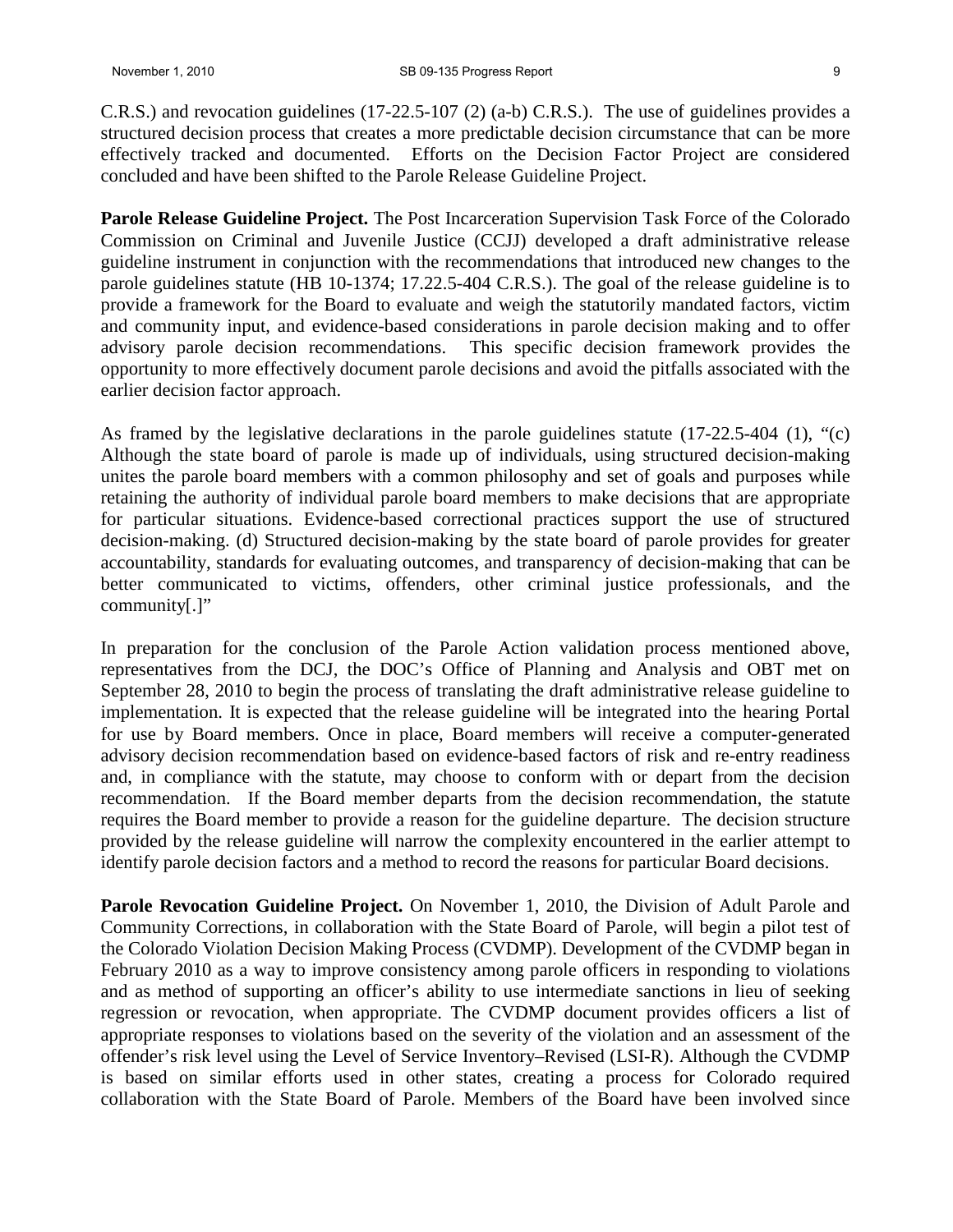February in both scaling violation severity and determining the appropriate responses for such violations.

In addition to such practices being supported by current best practice research, the creation of a revocation guideline for use by the Parole Board is required by HB 10-1374 (See 17-22.5-107 (2) and 17.22.5-404 (5) ). The development of the CVDMP will provide the data collection structure within which the number and reasons for parole revocation decisions will be recorded.

**Master Program Scheduling Project.** Another element of data required by the parole guidelines statute is to "…collect data related to…the type of reentry program given to the offender as a part of the offender's parole plan…." (17.22.5-404 (6) (a) C.R.S.). The Department of Corrections Information System (DCIS) currently includes a program titled, Master Program Scheduling (MPS). Originally developed to track inmates' work assignments, MPS was later adopted to track program participation. However, there were certain computer program limitations that prohibited its use as a complete solution to track drug and alcohol, sex offender, and mental health treatment participation. Three offices at the DOC, the Office of Planning and Analysis, the OBT and the Office of Clinical Services, collaborated in FY 2010 to make a number of improvements to the MPS system. These changes include:

- Department-wide referrals. Previously, offenders could only be referred to programs that were offered at their current facility. This presented a challenge for inmates needing programs such as the Sex Offender Treatment Monitoring Program (SOTMP) or Therapeutic Communities (TCs) that are offered only at certain facilities.
- Automation/prioritization of referrals. All of the criteria used to assess inmates' needs and place them in treatment are available in DCIS. The Drug and Alcohol and the SOTMP programs defined the specific criteria used to automate and prioritize offenders' placement on a referral list. Generally, these criteria included their needs levels, time to parole eligibility, and sentence type (for SOTMP only; for example, indeterminate vs. determinate sentence). Because many of the mental health services are individualized, Mental Health Services did not create an automated referral list.
- Historical Record. Previously, there was no historical record of offenders who were placed on the referral or waitlists. These programmatic changes will enable tracking of historical referral/waitlist records.
- Reports. A new report was built to identify offenders needing treatment based on their prioritization (rather than alphabetical order). This report also enables clinicians to screen the eligible list based on specific criteria and to search system-wide. Additional management reports were requested and have been completed that provide summary data about the number of waitlisted offenders for sex offender, substance abuse and mental health treatment programs.

Once the MPS upgrades are finalized for behavioral health programs, a project will be initiated to explore the expansion of the system to track progress in vocational and educational programs.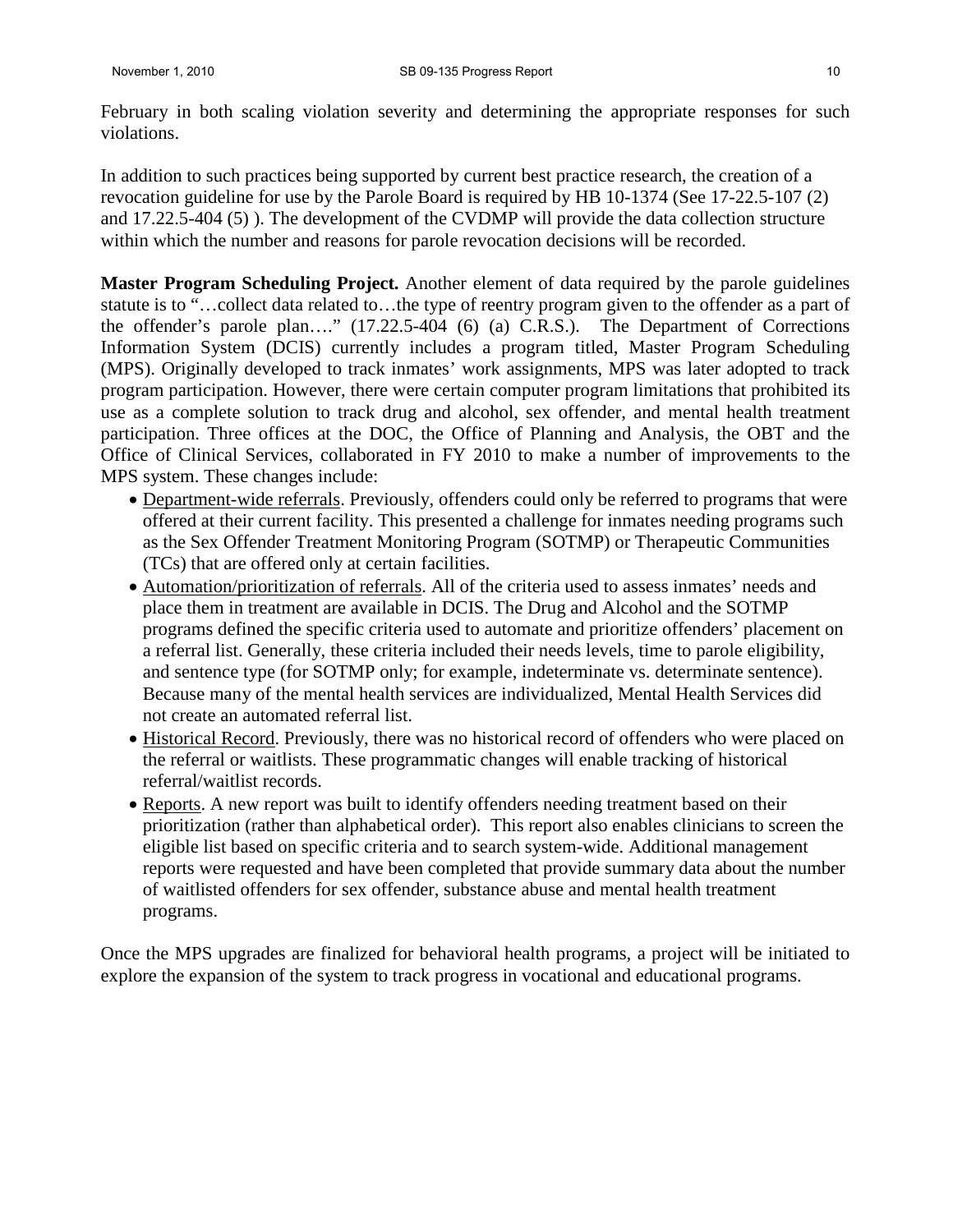# **III. Parole Board Data**

As is apparent by the many projects described above, there were and are extensive needs regarding the implementation of a data infrastructure to record and document parole hearing data. The data currently collected by the Board described in the subsection above, "Parole Board Hearing Data," are severely limited. The data do not lend themselves to extensive analyses and thus are presented below as counts and percentages.

**Data.** As can be seen in Table 1 and Table 2, the Parole Board conducted approximately 17,000 release hearings during FY 2009 and during FY 2010. Information regarding revocation hearings is not consistently documented and, therefore, is not available for this report. A release hearing is conducted by a single Board member with a subsequent review and approval of the decision by a second Board member. Offenders with a determinate life sentence are subject to a release hearing conducted by two Board members. Following an initial release hearing, members must request a full board review of cases where the conviction was for a Felony I or II crime or where the conviction crime involved violence. Additionally, Board members are granted the discretion to request a full board review for any inmate, but especially for offenders with a history of violence or an apparent propensity for violence.

**Hearings/Reviews.** Parole hearings and reviews may be set for a variety of statutory or procedural reasons, including:

- By statutory requirement (17-22.5-403 C.R.S.)
	- Hearings/reviews occur upon reaching the parole eligibility date, and, if deferred and depending on the conviction, once every one, three or five years (or less at the discretion of the Board member) until the mandatory release date is reached.
- On a specified date set by the Board member following a deferral or tabled (release) request A parole release decision may be "tabled" to require the submission of an updated parole plan or to require an inmate to complete a specific requirement (for example, completion of a GED).
- At mandatory release

This hearing establishes the set of conditions to which the parolee must be compliant while on parole.

- Upon request by a Board member for a full board review
- While on parole: Revocation request for a technical violation If revoked, the offender returns to a specified hearing cycle, unless the hearing officer sets a shorter review period or the offender qualifies for a 90- or 180-day re-parole.
- Following a parole revocation, under certain conditions, a parole release application hearing can occur between 90 days to 1 year later.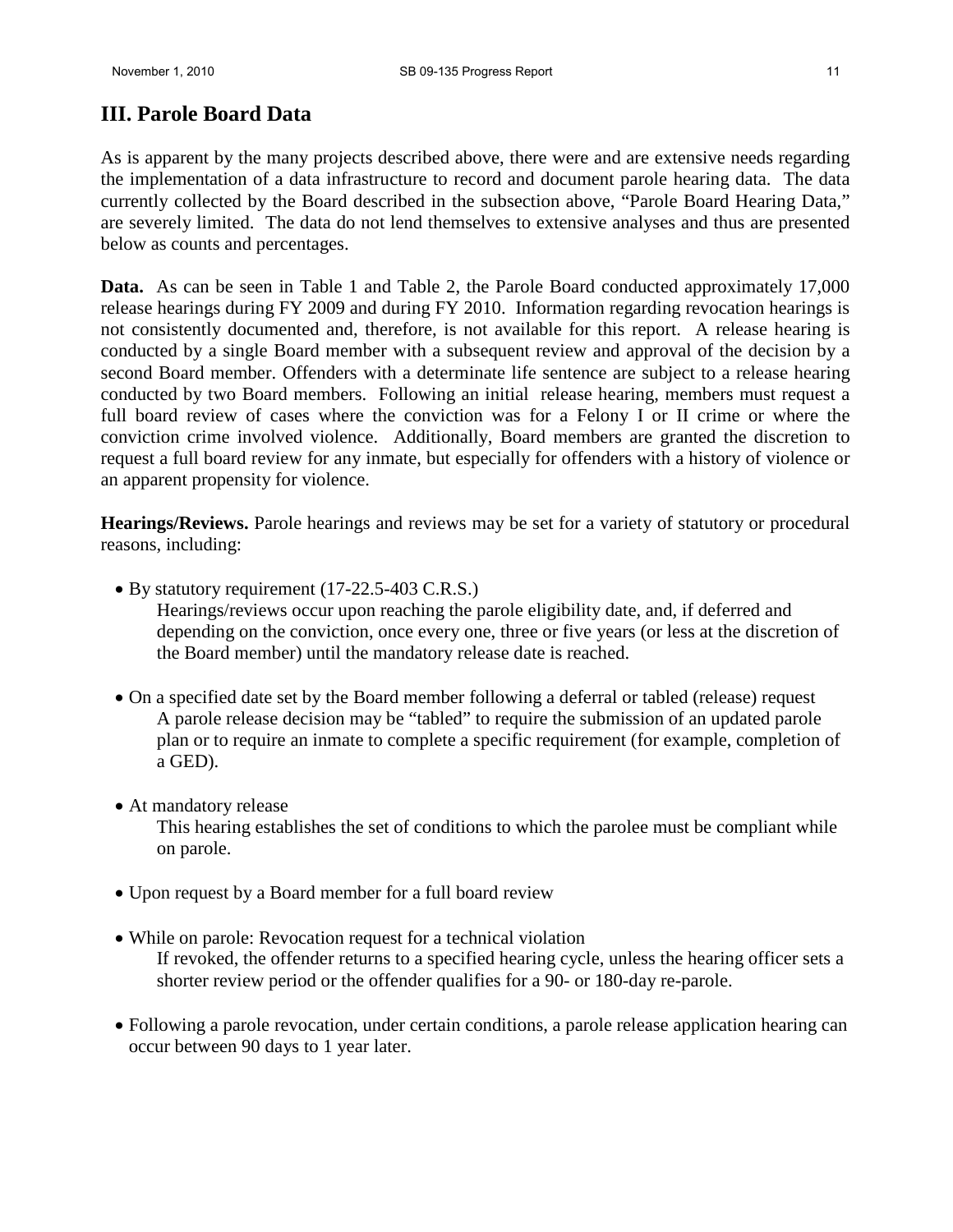• While on parole: Request for a change of supervision conditions

This type of review may result in a change that may be progressive, meaning a reduction or elimination of conditions. The change may be regressive, meaning the addition or augmentation of conditions.

- While on parole: Request for termination An early discharge from the parole period may be granted, if appropriate, based on a review of an offender's performance while on parole.
- While on parole: Self revocation An offender may submit a request for revocation for a return to incarceration.
- Rescission hearing

A hearing to rescind informs an offender that a previously scheduled parole release has been withdrawn and re-scheduled. For example, this may occur as a result of an institutional violation prior to the release date or due to the re-calculation of the parole eligibility and/or mandatory release dates due to a new conviction.

**Outcomes.** A parole release hearing/review may have one of several outcomes:

- Release at an offender's parole eligibility date.
- Release at some point between the parole eligibility date and the mandatory release date.
- Release at the mandatory release date.
- Defer, meaning that the offender is not released, and, depending on the conviction, a new hearing is scheduled one, three or five years hence or less, at the discretion of a Board member.
- Waived, meaning that the offender has waived their right to a parole hearing.
- Tabled, meaning that a release is delayed until a particular condition or set of conditions is met (for example, completion of treatment, completion of educational or skills program or modification to a parole plan).

On July 1, 1990, the Board was expanded from five to seven members. The Parole Board is also allowed to hire two individuals to conduct release hearings, but these Release Hearing Officers may only conduct hearings for offenders with Felony 4, 5, or 6 convictions. Up to three individuals, who must be attorneys, may be hired to serve as Administrative Hearing Officers to conduct parole revocation hearings. At the time of the Board member expansion in 1990, the combined average daily population of inmates and parolees of the DOC was 9,453. By 2000, the combined inmate/parolee total was 20,686 and by 2009 this total was 34,760. The "per capita" number of inmates and parolees (per the 12 total hearing professionals) has grown nearly 268 percent from 1990 with 788 per Parole professional to nearly 2,897 in 2009. Not all of these offenders qualify for or are subject to a parole hearing in any given year; however, this number simply provides a picture of the increasing demand on Parole Board resources and labor.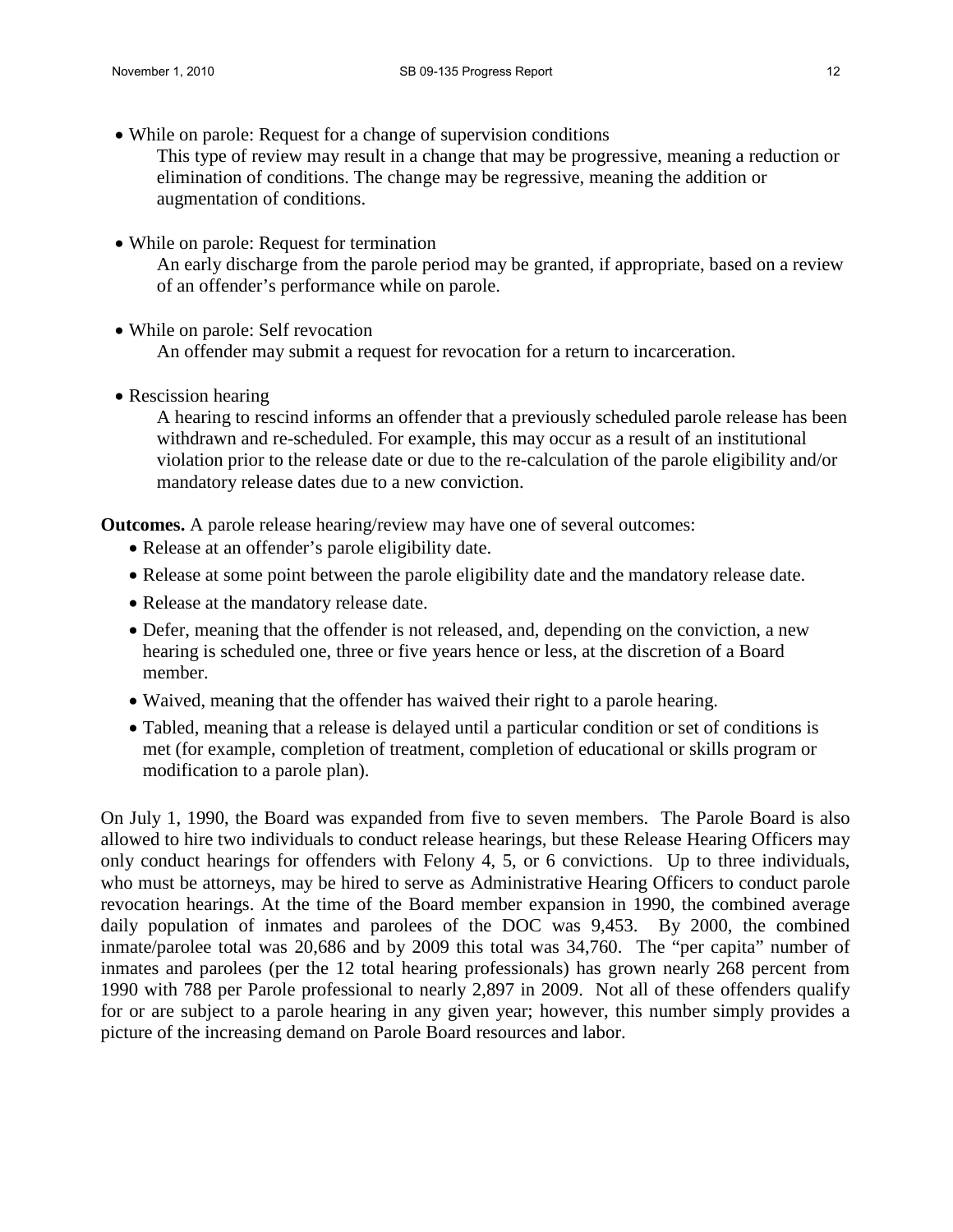# **Table 1. Count and Percentage\* of Parole Board Hearings by Member (FY 2009)**

| <b>Parole Board Members</b><br>or Hearing Officers | <b>Release at</b><br>Parole<br><b>Eligibility</b><br>Date (PED)<br><b>Granted</b> | <b>Release</b><br><b>Granted</b><br>between<br>PED &<br><b>MRD</b> | <b>Release at</b><br><b>Mandatory</b><br><b>Release</b><br>Date (MRD)<br><b>Granted</b> | Defer:<br><b>Release Not</b><br><b>Granted</b> | <b>Board</b><br><b>Member</b><br><b>Total</b> | <b>Inmate</b><br><b>Waived</b><br><b>Hearing</b> | F1, F2, and/or<br><b>Violence:</b><br><b>Referrals to</b><br><b>Full Board</b> |
|----------------------------------------------------|-----------------------------------------------------------------------------------|--------------------------------------------------------------------|-----------------------------------------------------------------------------------------|------------------------------------------------|-----------------------------------------------|--------------------------------------------------|--------------------------------------------------------------------------------|
| <b>Current Board Members</b>                       |                                                                                   |                                                                    |                                                                                         |                                                |                                               |                                                  |                                                                                |
| Deborah C. Allen                                   | 52(2%)                                                                            | 323 (13%)                                                          | 596 (25%)                                                                               | 1437 (60%)                                     | 2408 (100%)                                   | 123                                              | 94                                                                             |
| Michael E. Anderson                                | $0(0\%)$                                                                          | $20(9\%)$                                                          | 51 (23%)                                                                                | 153 (68%)                                      | 224 (100%)                                    | 4                                                | 12                                                                             |
| Celeste (CdeBaca) Quiñones                         | $24(1\%)$                                                                         | 168 (8%)                                                           | 606 (29%)                                                                               | 1322 (62%)                                     | 2120 (100%)                                   | 82                                               | 120                                                                            |
| Mickey Heckenbach                                  | $11(1\%)$                                                                         | 151 (8%)                                                           | 489 (25%)                                                                               | 1271 (66%)                                     | 1922 (100%)                                   | 92                                               | 88                                                                             |
| Becky R. Lucero                                    | 48 (2%)                                                                           | 326 (15%)                                                          | 541 (24%)                                                                               | 1306 (59%)                                     | 2221 (100%)                                   | 211                                              | 173                                                                            |
| Rebecca L. Oakes                                   | 25(1%)                                                                            | 363 (19%)                                                          | 430 (22%)                                                                               | 1096 (57%)                                     | 1914 (100%)                                   | 96                                               | 177                                                                            |
| John M. O'Dell (Appointed 5/7/2010)                | $\boldsymbol{0}$                                                                  | $\Omega$                                                           | $\theta$                                                                                | $\Omega$                                       | $\Omega$                                      | $\mathbf{0}$                                     | $\boldsymbol{0}$                                                               |
| <b>Current Release Hearing Officers:</b>           |                                                                                   |                                                                    |                                                                                         |                                                |                                               |                                                  |                                                                                |
| <b>William Simmons</b>                             | $4(1\%)$                                                                          | 31(12%)                                                            | 106 (40%)                                                                               | 124(47%)                                       | 265 (100%)                                    | 6                                                | $\boldsymbol{0}$                                                               |
| Donald Van Pelt                                    | $2(>1\%)$                                                                         | 147 (14%)                                                          | 349 (34%)                                                                               | 532 (52%)                                      | 1030 (100%)                                   | 5                                                | 9                                                                              |
| <b>Former Board Members:</b>                       |                                                                                   |                                                                    |                                                                                         |                                                |                                               |                                                  |                                                                                |
| David L. Michaud                                   | $30(1\%)$                                                                         | 396 (17%)                                                          | 415 (18%)                                                                               | 1487 (64%)                                     | 2328 (100%)                                   | 169                                              | 200                                                                            |
| Leslee Waggener                                    | $13(1\%)$                                                                         | $169(10\%)$                                                        | 462 (28%)                                                                               | 1002(61%)                                      | 1646 (100%)                                   | 66                                               | 57                                                                             |
| <b>Former Release Hearing Officers:</b>            |                                                                                   |                                                                    |                                                                                         |                                                |                                               |                                                  |                                                                                |
| <b>Benny Johnson</b>                               | 6(1%)                                                                             | 133 (18%)                                                          | 264 (35%)                                                                               | 355 (47%)                                      | 758 (100%)                                    | 12                                               | 23                                                                             |
| Chuck Pullin                                       | 21(4%)                                                                            | 71 (14%)                                                           | 190 (36%)                                                                               | 241 (46%)                                      | 523 (100%)                                    | 11                                               | $\overline{2}$                                                                 |
| Total                                              | $236(1\%)$                                                                        | 2298 (13%)                                                         | 4499 (26%)                                                                              | 10326 (59%)                                    | 17359 (100%)                                  | 877                                              | 955                                                                            |

\* The percentage in parenthesis displays the percentage of each decision type as a function of the Board member's hearing total. Percentages may not total 100% due to rounding.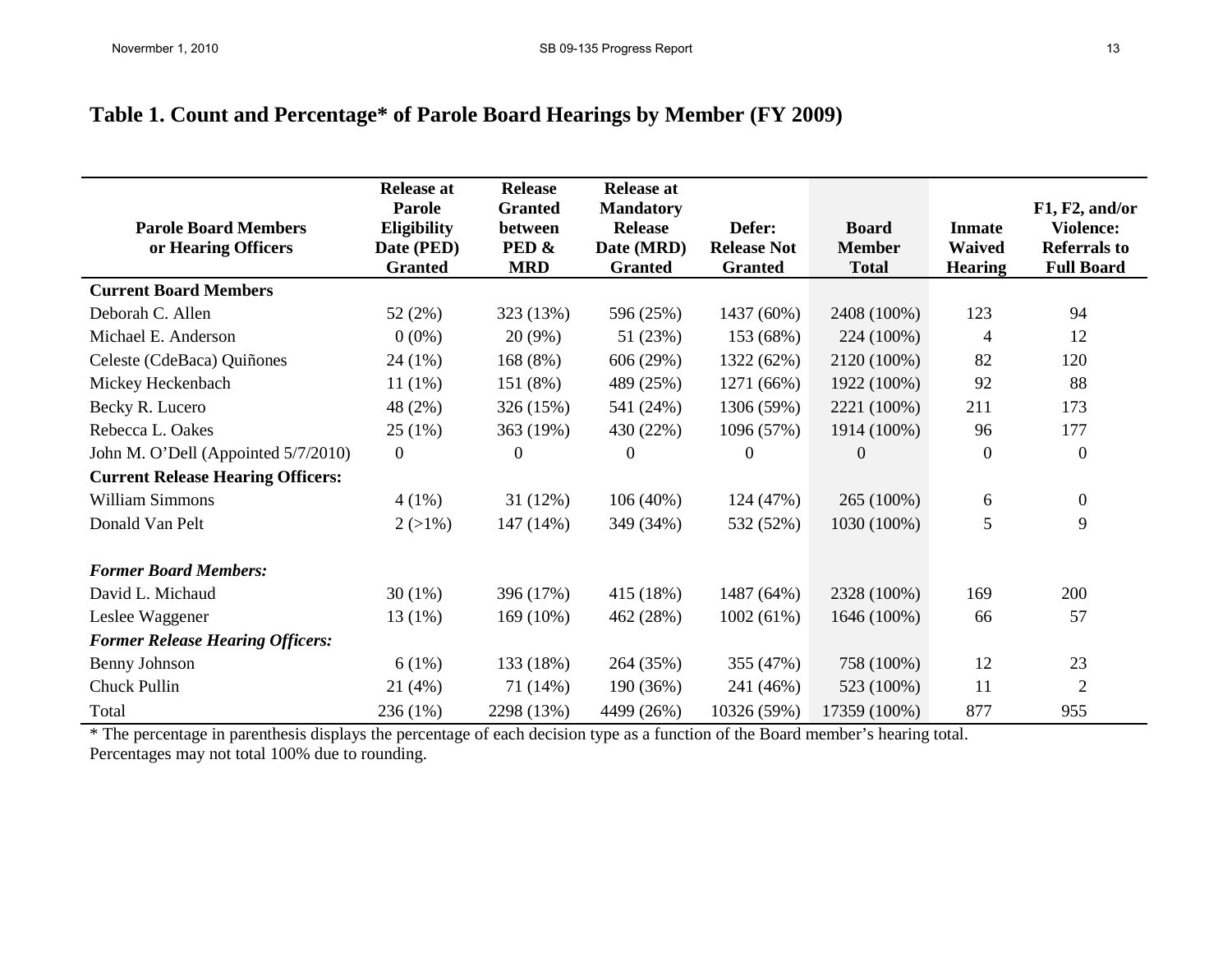| <b>Parole Board Members</b><br>or Hearing Officers | <b>Release at</b><br>Parole<br><b>Eligibility</b><br>Date (PED)<br><b>Granted</b> | <b>Release</b><br><b>Granted</b><br><b>between</b><br>PED &<br><b>MRD</b> | <b>Release at</b><br><b>Mandatory</b><br><b>Release</b><br>Date (MRD)<br><b>Granted</b> | Defer:<br><b>Release Not</b><br><b>Granted</b> | <b>Board</b><br><b>Member</b><br><b>Total</b> | <b>Inmate</b><br><b>Waived</b><br><b>Hearing</b> | F1, F2, and/or<br><b>Violence:</b><br>Referrals to<br><b>Full Board</b> |
|----------------------------------------------------|-----------------------------------------------------------------------------------|---------------------------------------------------------------------------|-----------------------------------------------------------------------------------------|------------------------------------------------|-----------------------------------------------|--------------------------------------------------|-------------------------------------------------------------------------|
| <b>Current Board Members</b>                       |                                                                                   |                                                                           |                                                                                         |                                                |                                               |                                                  |                                                                         |
| Deborah C. Allen                                   | 57(2%)                                                                            | 342 (15%)                                                                 | 562 (24%)                                                                               | 1374 (59%)                                     | 2335 (100%)                                   | 87                                               | 128                                                                     |
| Michael E. Anderson                                | 29 (1%)                                                                           | 260 (12%)                                                                 | 514 (24%)                                                                               | 1313 (62%)                                     | 2116 (100%)                                   | 56                                               | 172                                                                     |
| Celeste (CdeBaca) Quiñones                         | 25(1%)                                                                            | 233 (11%)                                                                 | 524 (25%)                                                                               | 1275 (62%)                                     | 2057 (100%)                                   | 87                                               | 118                                                                     |
| Mickey Heckenbach                                  | $11(1\%)$                                                                         | 196 (9%)                                                                  | 490 (22%)                                                                               | 1495 (68%)                                     | 2192 (100%)                                   | 58                                               | 110                                                                     |
| Becky R. Lucero                                    | 61 (3%)                                                                           | 347(15%)                                                                  | 506 (21%)                                                                               | 1455 (61%)                                     | 2369 (100%)                                   | 271                                              | 198                                                                     |
| Rebecca Oakes                                      | $40(2\%)$                                                                         | 412 (19%)                                                                 | 443 (20%)                                                                               | 1318 (60%)                                     | 2213 (100%)                                   | 86                                               | 233                                                                     |
| John M. O'Dell (Appointed 5/7/2010)                | $1(>1\%)$                                                                         | 9(3%)                                                                     | 81 (26%)                                                                                | 216 (70%)                                      | 307 (100%)                                    | 18                                               | 14                                                                      |
| <b>Current Release Hearing Officers:</b>           |                                                                                   |                                                                           |                                                                                         |                                                |                                               |                                                  |                                                                         |
| William Simmons                                    | $14(2\%)$                                                                         | 141 (16%)                                                                 | 279 (32%)                                                                               | 437 (50%)                                      | 871 (100%)                                    | 16                                               | 17                                                                      |
| Donald Van Pelt                                    | $3(>1\%)$                                                                         | 170 (23%)                                                                 | 202 (28%)                                                                               | 358 (49%)                                      | 733 (100%)                                    | 5                                                | 9                                                                       |
| <b>Former Board Member:</b>                        |                                                                                   |                                                                           |                                                                                         |                                                |                                               |                                                  |                                                                         |
| David L. Michaud                                   | 39(2%)                                                                            | 357 (20%)                                                                 | 301 (17%)                                                                               | 1076(61%)                                      | 1773 (100%)                                   | 92                                               | 250                                                                     |
| Total                                              | 280 (2%)                                                                          | 2467 (15%)                                                                | 3902 (23%)                                                                              | 10317 (61%)                                    | 16966 (100%)                                  | 776                                              | 1249                                                                    |

\* The percentage in parenthesis displays the percentage of each decision type as a function of the Board member's hearing total. Percentages may not total 100% due to rounding.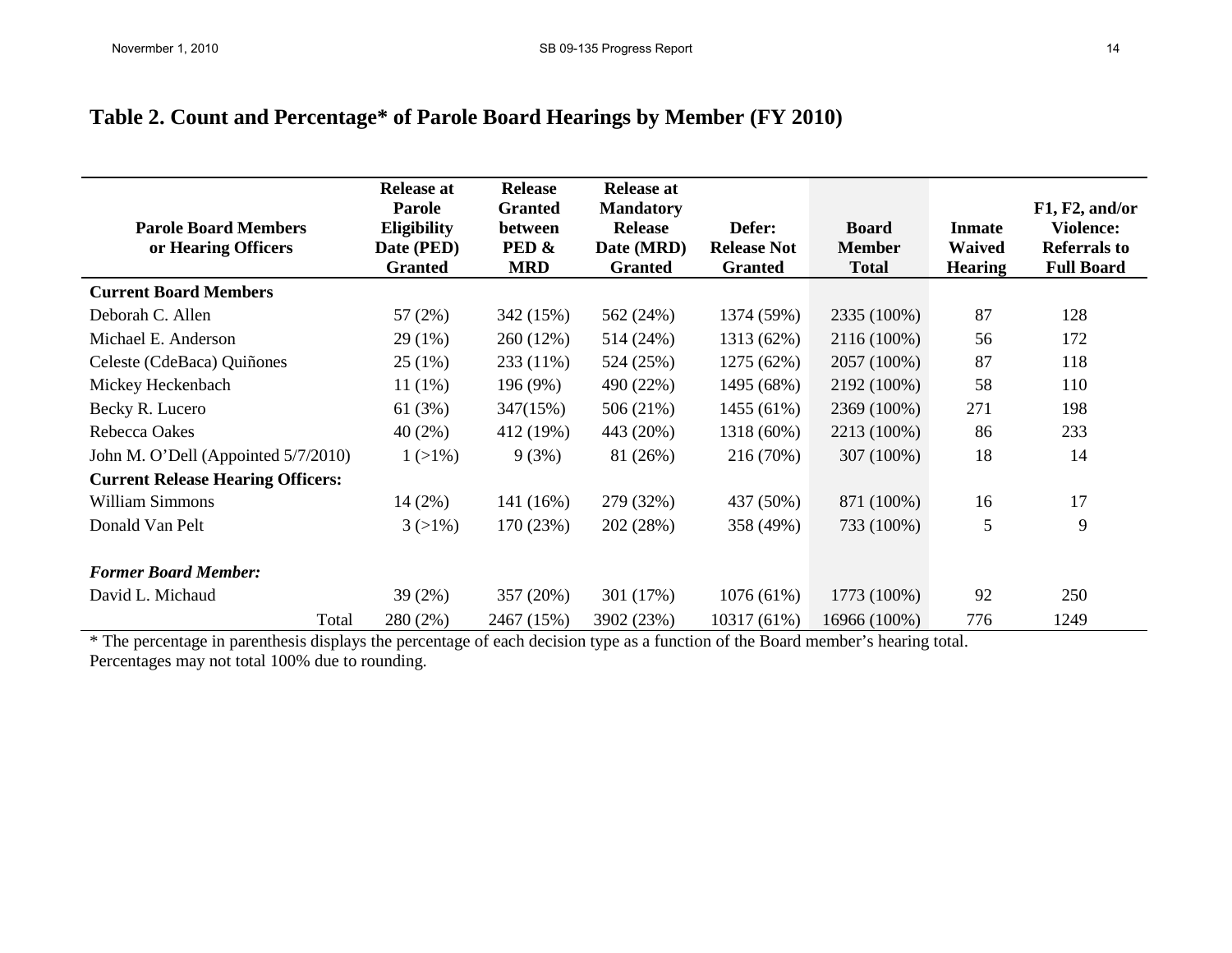Compliance with the parole guidelines statute (17-22.5-404 C.R.S.) requires that the DCJ regularly obtain data from the Parole Board to meet the HB09-1374 requirements as well as the related training requirements included in the statute (see  $17{\text -}22.5{\text -}404$  (2)(c), (6)(c) and (6)(d)). The Parole Board must document each parole release and revocation decision and the reason for that decision, by decision maker, and provide this information to the DCJ. Additionally, the DCJ must obtain the reasons for any departure from the administrative release and from the revocation guidelines established in statute (17-22.5-107 C.R.S.) Because the DCJ must analyze and provide training on release and revocation decision-making, the data requirements must include an analysis of any data the member utilizes in their decision: this includes the factors included in the release and revocation guidelines and, upon any departure from the guidelines, the data mentioned or implied in the departure justification. Therefore, the data requirements go beyond the data specifically mentioned in the statute and must include the data *implied* by the requirements of the statute.

For example, the information necessary to comply with the statute, includes (at a minimum) the CARAS score, past and current program participation, institutional behavior (type of infraction and date), demographic data (gender, age, ethnicity), prior parole actions and instructions to the inmate, LSI scores and other assessment information, parole plan characteristics, and time served. Other factors that are important to Board members, such as victim input, family (pro-social) support, and addiction problems are also important to collect and analyze. Information necessary to analyze the recidivism rate includes the inmate number, the state identification number, and date of birth. This information must be available for each and every offender scheduled for a parole hearing. As the analysis of Board decision-making proceeds, the list of data items included for analysis must evolve to correspond with the information reported by Board members and hearing officers as relevant to their decisions.

Much of the data is not under the control or ability of the Board to provide and, instead, is provided by staff at the DOC. With the implementation of the projects described above, the Board, the DCJ, and the DOC will continue to build the data infrastructure to collect and analyze this breadth of information.

## IV. Summary

The lack of initial resources allocated to the State Board of Parole and the Division of Criminal Justice to accomplish the requirements listed in 17-22.5-404 (6) C.R.S. (Senate Bill 09-135), combined with resource and data capacity limitations faced by the State Board of Parole, resulted in a limited amount of data available for analysis at the time of this report. The subsequent resources provided by the HB 10-1374 amendments to 17-22.5-404 C.R.S. have provided additional support to the ongoing compliance endeavors by the DCJ and the DOC. Each of the entities mentioned in 17-22.5-404 (the State Board of Parole, the Division of Criminal Justice, and the Department of Corrections) is committed to continue the efforts to comply with the previous mandates of SB 09- 135 and the new mandates of HB 10-1374 and will continue to devise and implement the technology and processes to reach the goals set by these legislative imperatives.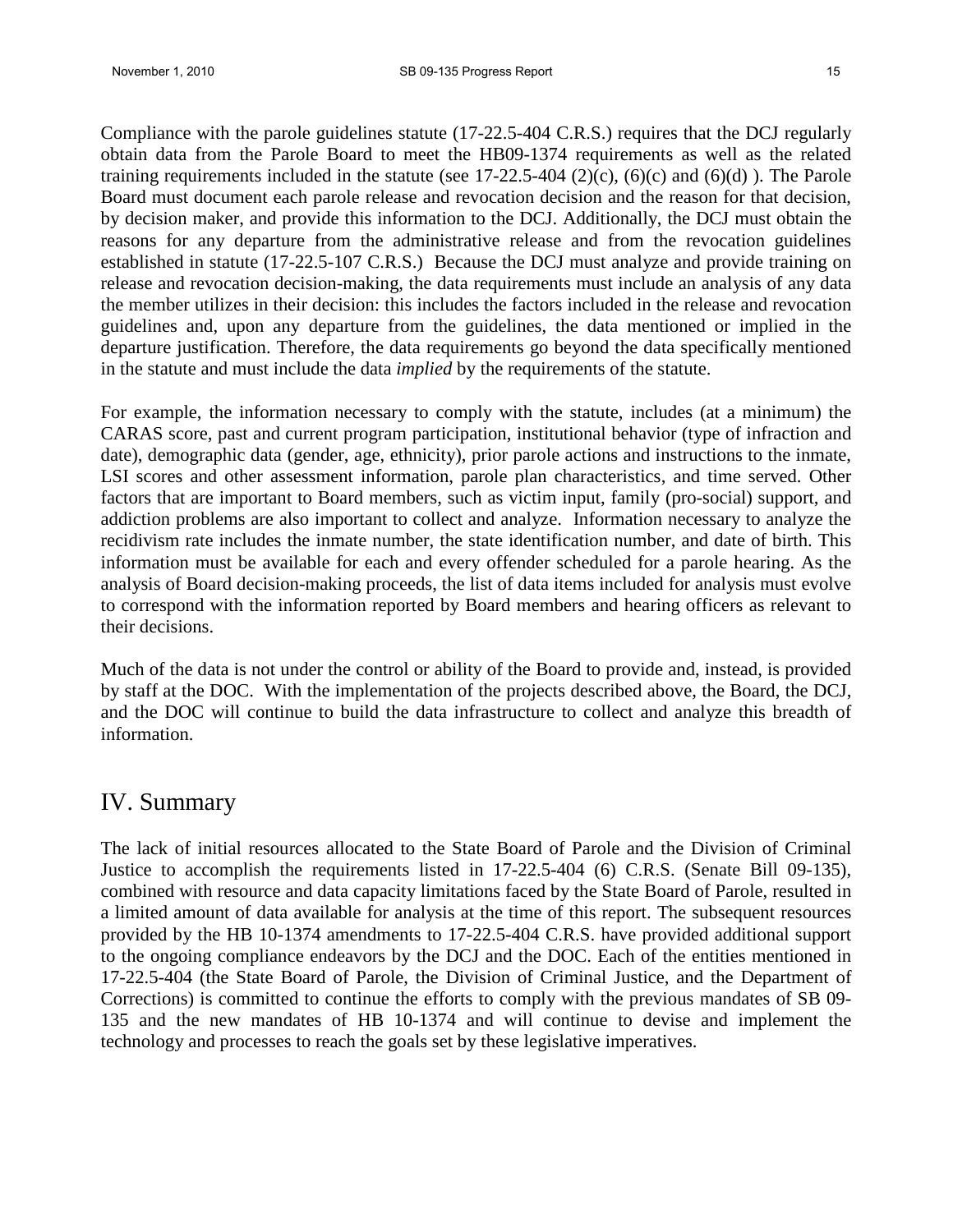## **APPENDIX A**

**Senate Bill 09-135**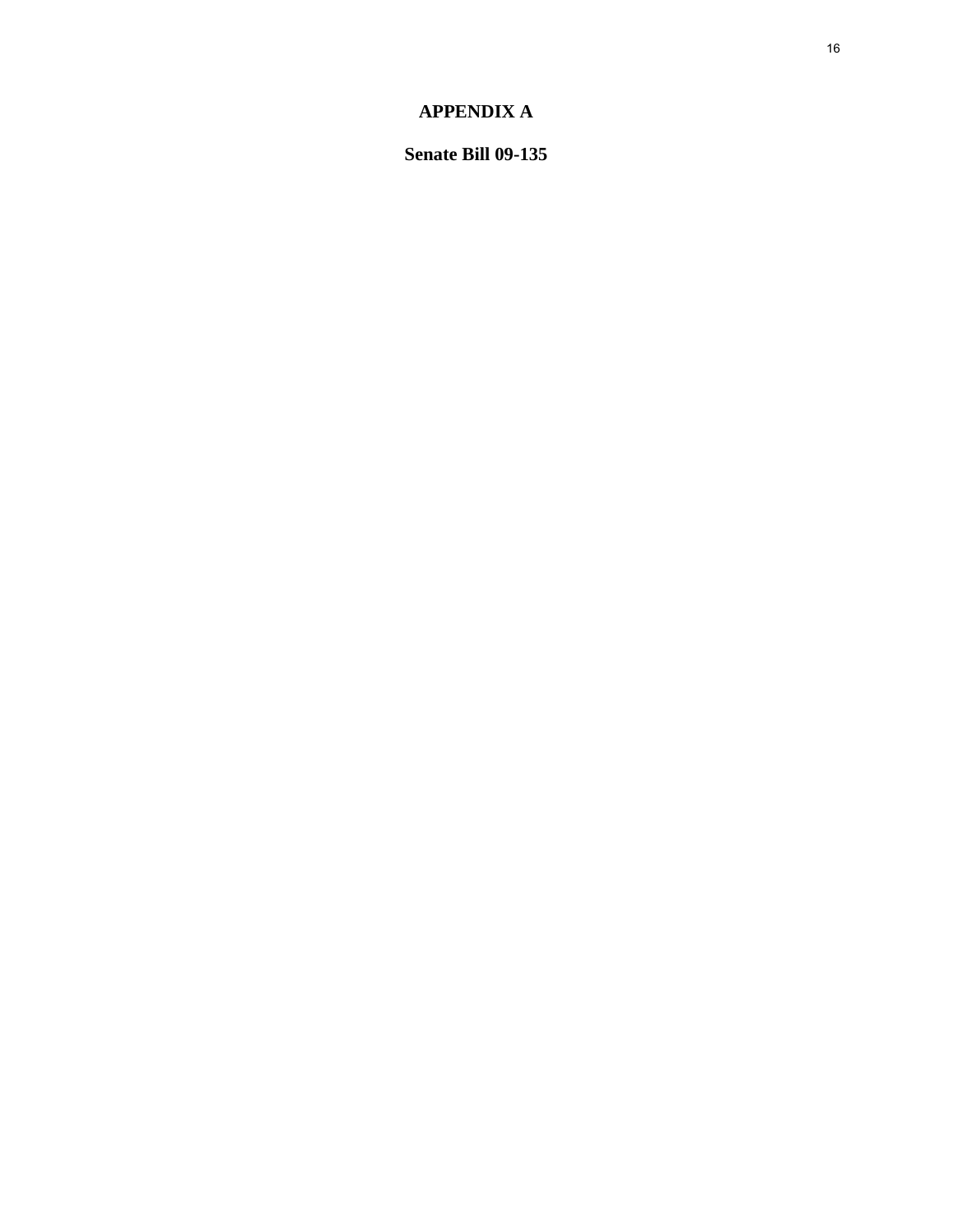**NOTE: This bill has been prepared for the signature of the appropriate legislative officers and the Governor. To determine whether the Governor has signed the bill or taken other action on it, please consult the legislative status sheet, the legislative history, or the Session Laws.**

SENATE BILL 09-135

\_\_\_\_\_\_\_\_

BY SENATOR(S) Penry, Boyd, Newell, Tapia, Tochtrop; also REPRESENTATIVE(S) Miklosi, Baumgardner, Frangas, Gerou, Green, Merrifield, Nikkel, Stephens, Todd, Vigil, Waller, Weissmann, Carroll T.

CONCERNING INFORMATION COLLECTION REGARDING PAROLE DECISIONS.

*Be it enacted by the General Assembly of the State of Colorado:*

**SECTION 1.** 17-22.5-404 (6) (d), Colorado Revised Statutes, is amended to read:

**17-22.5-404. Parole guidelines - repeal.** (6) (d) (I) The division of criminal justice shall collect data on parole decisions and report the results of such data collection quarterly to the state board of parole and the division of adult parole. The state board of parole shall provide copies of the parole guidelines forms and parole action forms to the division for such purpose. THE STATE BOARD OF PAROLE SHALL WORK IN CONSULTATION WITH THE DIVISION OF CRIMINAL JUSTICE OF THE DEPARTMENT OF PUBLIC SAFETY TO DEVELOP AND IMPLEMENT A PROCESS TO CAPTURE AND ANALYZE DATA RELATED TO THE BASIS FOR AND THE OUTCOMES OF THE BOARD'S PAROLE DECISIONS. THE PROCESS SHALL TRACK DATA RELATED TO THE BOARD'S RATIONALE FOR GRANTING, REVOKING, OR DENYING PAROLE.

*Capital letters indicate new material added to existing statutes; dashes through words indicate deletions from existing statutes and such material not part of act.*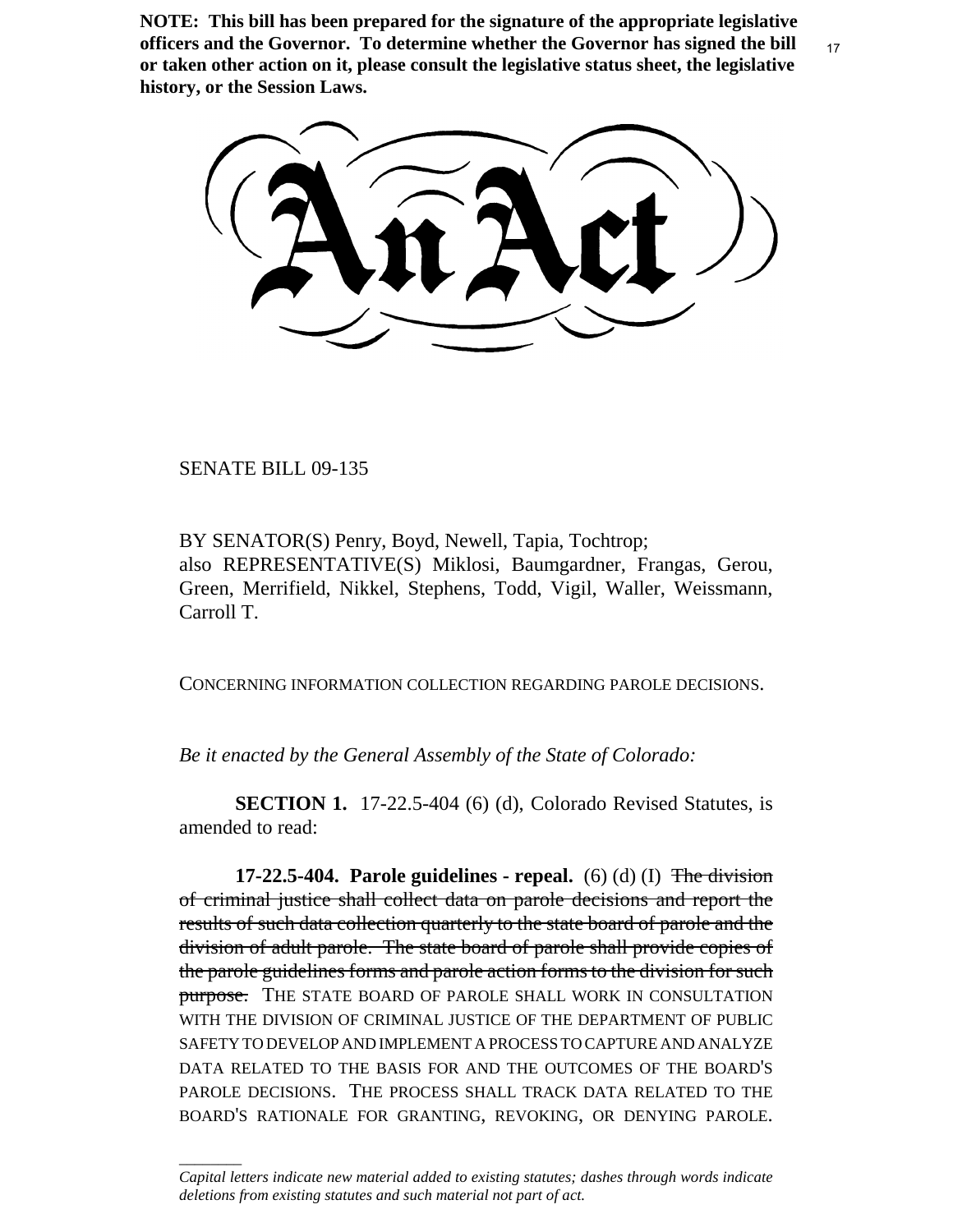WHEN THE BOARD GRANTS PAROLE, THE PROCESS SHALL ALSO TRACK DATA RELATED TO WHETHER THE OFFENDER HAS PREVIOUSLY RECIDIVATED, THE TYPE OF RE-ENTRY PROGRAM GIVEN TO THE OFFENDER AS A PART OF THE OFFENDER'S PAROLE PLAN, AND WHETHER THE OFFENDER RECIDIVATES WHILE ON PAROLE.

(II) THE STATE BOARD OF PAROLE SHALL PROVIDE THE DATA TO THE DIVISION OF CRIMINAL JUSTICE OF THE DEPARTMENT OF PUBLIC SAFETY FOR ANALYSIS. THE DIVISION OF CRIMINAL JUSTICE SHALL ANALYZE THE DATA RECEIVED PURSUANT TO THIS SUBPARAGRAPH (II) AND SHALL PROVIDE ITS ANALYSIS TO THE BOARD. THE BOARD AND THE DIVISION OF CRIMINAL JUSTICE SHALL USE THE DATA AND ANALYSIS TO IDENTIFY SPECIFIC FACTORS THAT ARE IMPORTANT IN THE DECISION-MAKING PROCESS.

(III) THE DIVISION OF CRIMINAL JUSTICE OF THE DEPARTMENT OF PUBLIC SAFETY SHALL PROVIDE THE STATE BOARD OF PAROLE WITH TRAINING REGARDING HOW TO USE THE DATA OBTAINED AND ANALYZED PURSUANT TO SUBPARAGRAPH (II) OF THIS PARAGRAPH (d) TO FACILITATE THE BOARD'S FUTURE DECISION-MAKING.

(IV) (A) ON OR BEFORE NOVEMBER 1, 2009, THE STATE BOARD OF PAROLE AND THE DIVISION OF CRIMINAL JUSTICE OF THE DEPARTMENT OF PUBLIC SAFETY SHALL ISSUE A REPORT TO THE GENERAL ASSEMBLY REGARDING THE PROGRESS OF THE IMPLEMENTATION OF THIS PARAGRAPH (d) AND EACH NOVEMBER 1 THEREAFTER, THE STATE BOARD OF PAROLE AND THE DIVISION OF CRIMINAL JUSTICE IN THE DEPARTMENT OF PUBLIC SAFETY SHALL UPDATE THE REPORT.

(B) THIS SUBPARAGRAPH (IV) IS REPEALED, EFFECTIVE JULY 1,2012.

**SECTION 2.** 24-33.5-503 (1), Colorado Revised Statutes, is amended BY THE ADDITION OF A NEW PARAGRAPH to read:

**24-33.5-503. Duties of division.** (1) The division has the following duties:

(t) TO ANALYZE THE DATA FROM THE STATE BOARD OF PAROLE PROVIDED TO THE DIVISION PURSUANT TO SECTION 17-22.5-404 (6), C.R.S., AND TO PROVIDE TRAINING TO THE BOARD, PURSUANT TO SECTION 17-22.5-404 (6),C.R.S., REGARDING HOW TO USE THE DATA OBTAINED AND

## PAGE 2-SENATE BILL 09-135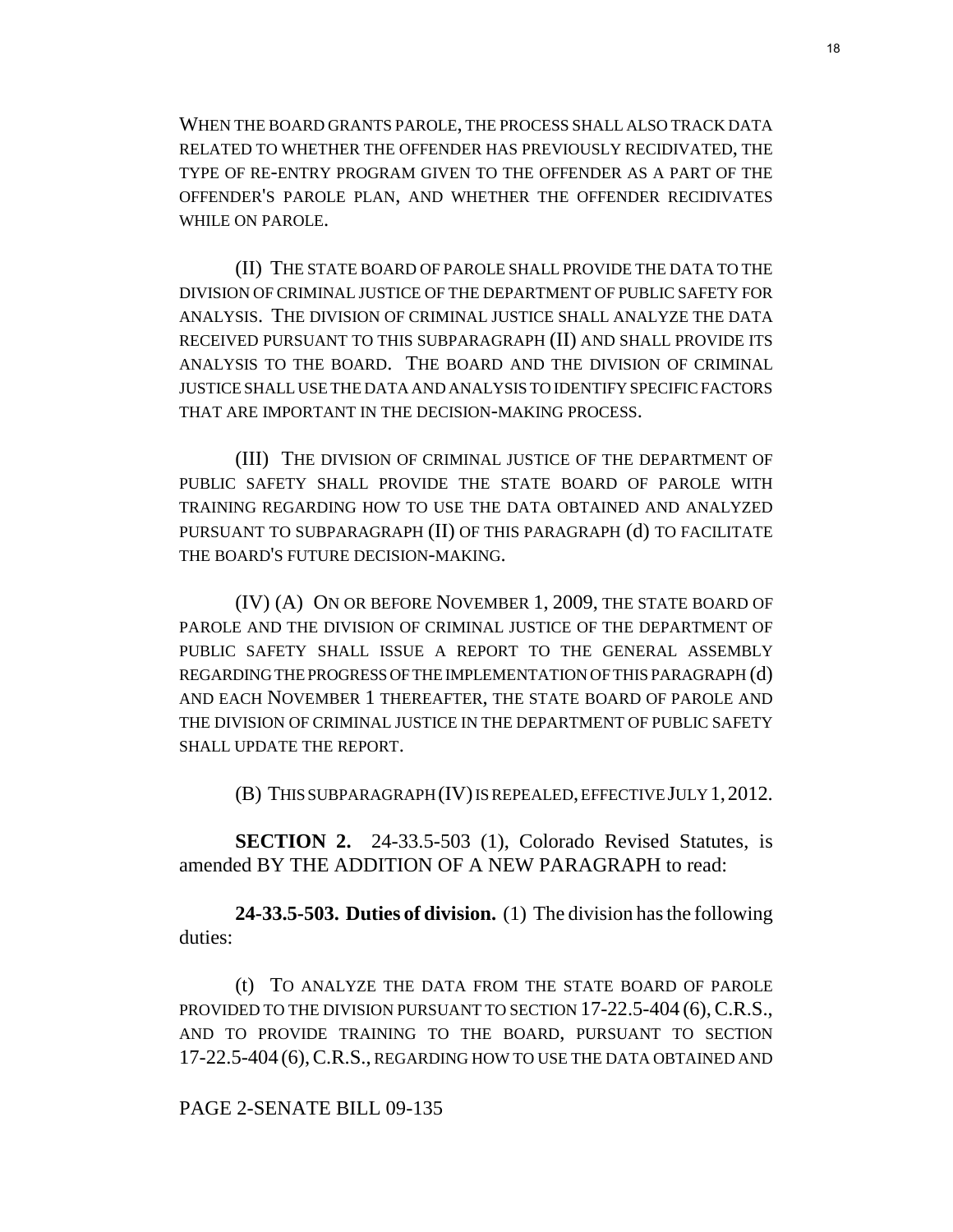#### ANALYZED TO FACILITATE THE BOARD'S DECISION-MAKING.

**SECTION 3. No appropriation.** The general assembly has determined that this act can be implemented within existing appropriations, and therefore no separate appropriation of state moneys is necessary to carry out the purposes of this act.

**SECTION 4. Act subject to petition - effective date.** This act shall take effect at 12:01 a.m. on the day following the expiration of the ninety-day period after final adjournment of the general assembly that is allowed for submitting a referendum petition pursuant to article V, section 1 (3) of the state constitution, (August 5, 2009, if adjournment sine die is on May 6, 2009); except that, if a referendum petition is filed against this act or an item, section, or part of this act within such period, then the act, item,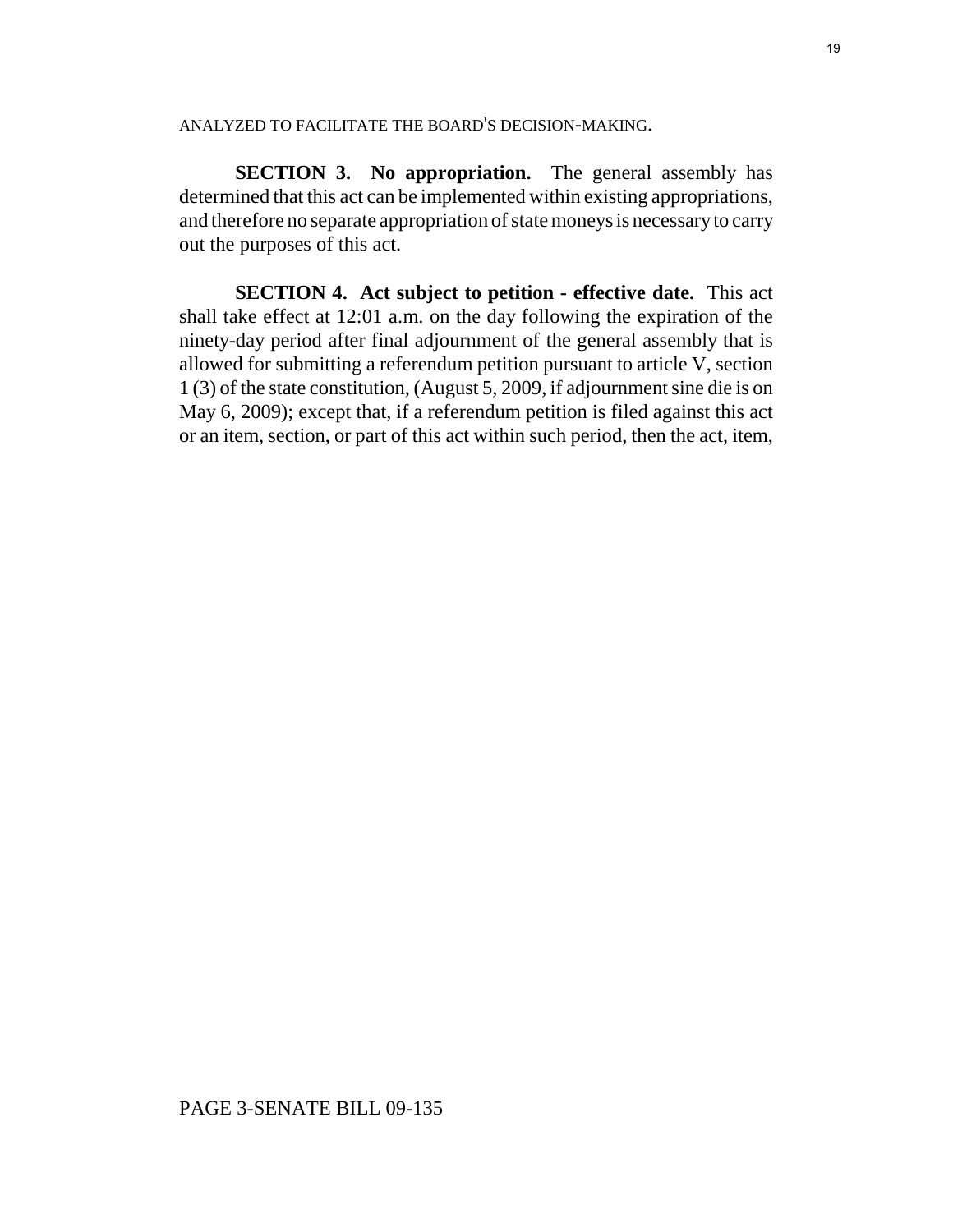section, or part, if approved by the people, shall take effect on the date of the official declaration of the vote thereon by proclamation of the governor.

\_\_\_\_\_\_\_\_\_\_\_\_\_\_\_\_\_\_\_\_\_\_\_\_\_\_\_\_ \_\_\_\_\_\_\_\_\_\_\_\_\_\_\_\_\_\_\_\_\_\_\_\_\_\_\_\_

\_\_\_\_\_\_\_\_\_\_\_\_\_\_\_\_\_\_\_\_\_\_\_\_\_\_\_\_ \_\_\_\_\_\_\_\_\_\_\_\_\_\_\_\_\_\_\_\_\_\_\_\_\_\_\_\_

Brandon C. Shaffer Terrance D. Carroll PRESIDENT OF SPEAKER OF THE HOUSE THE SENATE OF REPRESENTATIVES

Karen Goldman Marilyn Eddins SECRETARY OF CHIEF CLERK OF THE HOUSE THE SENATE OF REPRESENTATIVES

APPROVED\_\_\_\_\_\_\_\_\_\_\_\_\_\_\_\_\_\_\_\_\_\_\_\_\_\_\_\_\_\_\_\_\_\_\_\_\_\_\_\_

 Bill Ritter, Jr. GOVERNOR OF THE STATE OF COLORADO

 $\frac{1}{\sqrt{2}}$  ,  $\frac{1}{\sqrt{2}}$  ,  $\frac{1}{\sqrt{2}}$  ,  $\frac{1}{\sqrt{2}}$  ,  $\frac{1}{\sqrt{2}}$  ,  $\frac{1}{\sqrt{2}}$  ,  $\frac{1}{\sqrt{2}}$  ,  $\frac{1}{\sqrt{2}}$  ,  $\frac{1}{\sqrt{2}}$  ,  $\frac{1}{\sqrt{2}}$  ,  $\frac{1}{\sqrt{2}}$  ,  $\frac{1}{\sqrt{2}}$  ,  $\frac{1}{\sqrt{2}}$  ,  $\frac{1}{\sqrt{2}}$  ,  $\frac{1}{\sqrt{2}}$ 

PAGE 4-SENATE BILL 09-135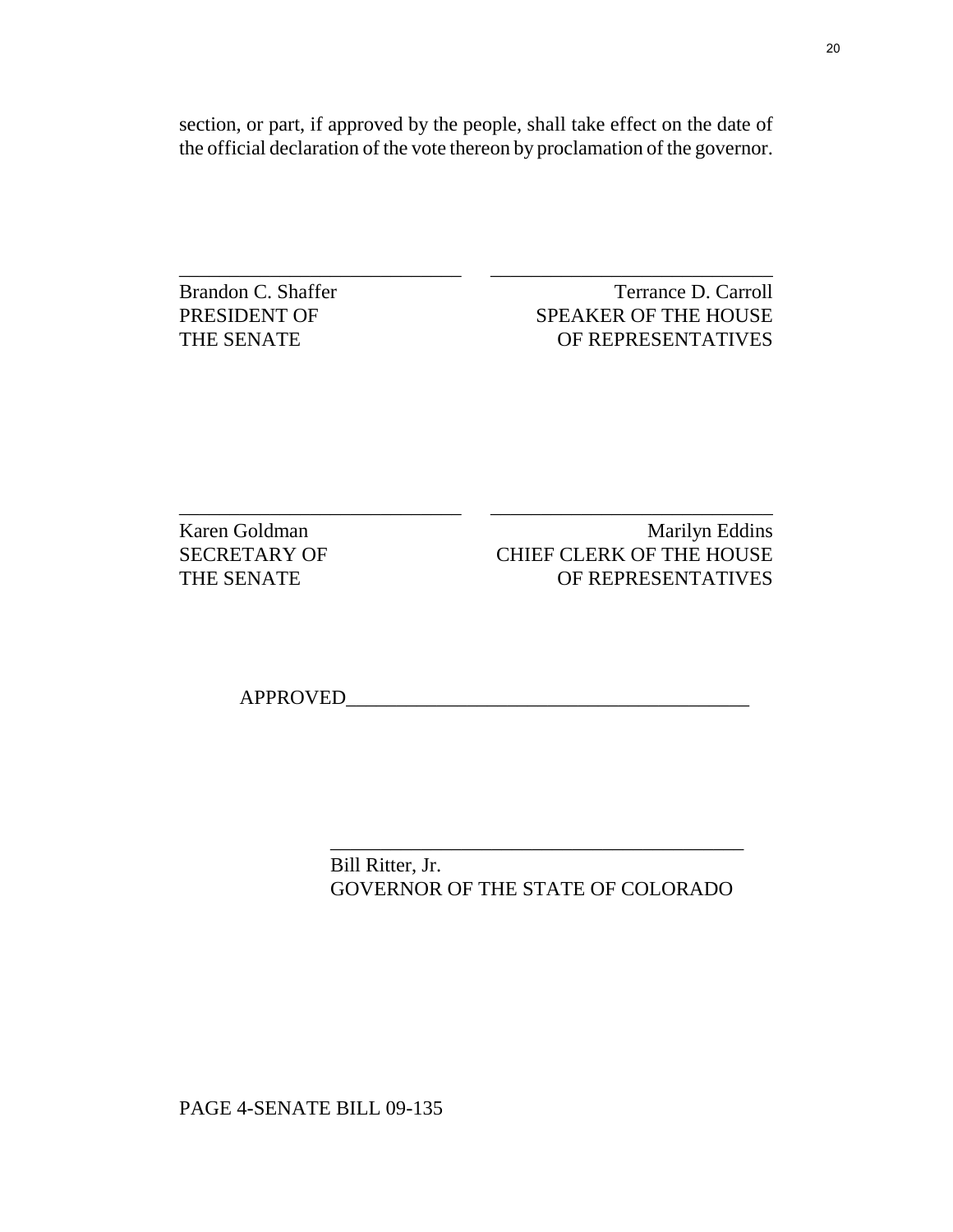## **APPENDIX B**

**House Bill 10-1374**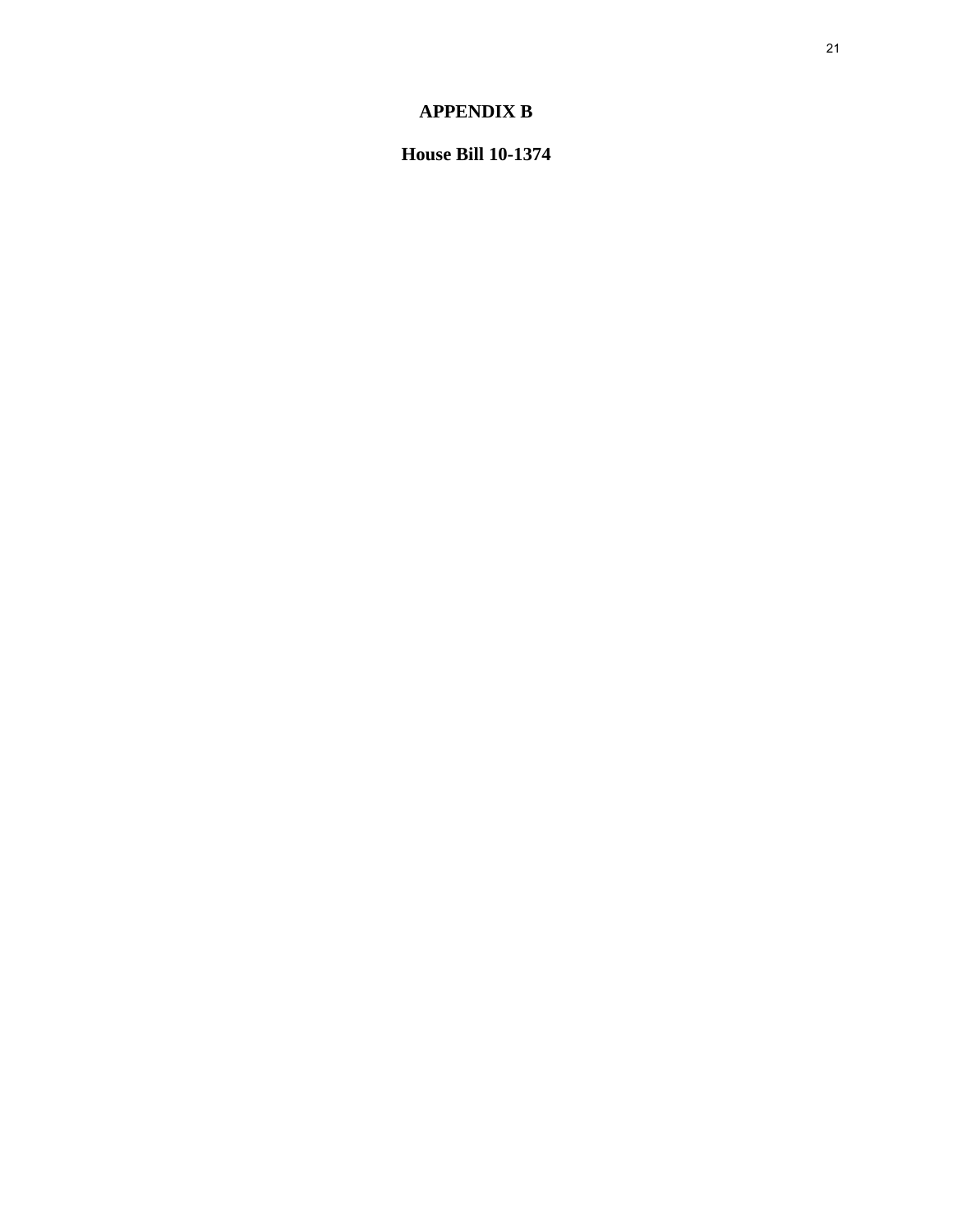**NOTE: This bill has been prepared for the signature of the appropriate legislative officers and the Governor. To determine whether the Governor has signed the bill or taken other action on it, please consult the legislative status sheet, the legislative history, or the Session Laws.**

HOUSE BILL 10-1374

\_\_\_\_\_\_\_\_

BY REPRESENTATIVE(S) Ferrandino, Levy, Waller, Casso, Fischer, Frangas, Kagan, Labuda, May, McCann, Middleton, Pace, Pommer, Ryden, Schafer S., Solano, Todd, Vigil, Carroll T., Court, Massey; also SENATOR(S) Penry, Morse, Steadman.

CONCERNING PAROLE, AND MAKING AN APPROPRIATION IN CONNECTION THEREWITH.

*Be it enacted by the General Assembly of the State of Colorado:*

**SECTION 1.** 16-11.7-103 (4), Colorado Revised Statutes, is amended BY THE ADDITION OF A NEW PARAGRAPH to read:

**16-11.7-103. Sex offender management board - creation - duties - repeal.** (4) The board shall carry out the following duties:

(l) DEVELOP THE SPECIFIC SEX OFFENDER RELEASE GUIDELINE INSTRUMENT AS DESCRIBED BY SECTION 17-22.5-404 (4) (c) (II), C.R.S.

**SECTION 2.** 16-11.7-103 (4), Colorado Revised Statutes, is amended BY THE ADDITION OF A NEW PARAGRAPH to read:

**16-11.7-103. Sex offender management board - creation - duties**

*Capital letters indicate new material added to existing statutes; dashes through words indicate deletions from existing statutes and such material not part of act.*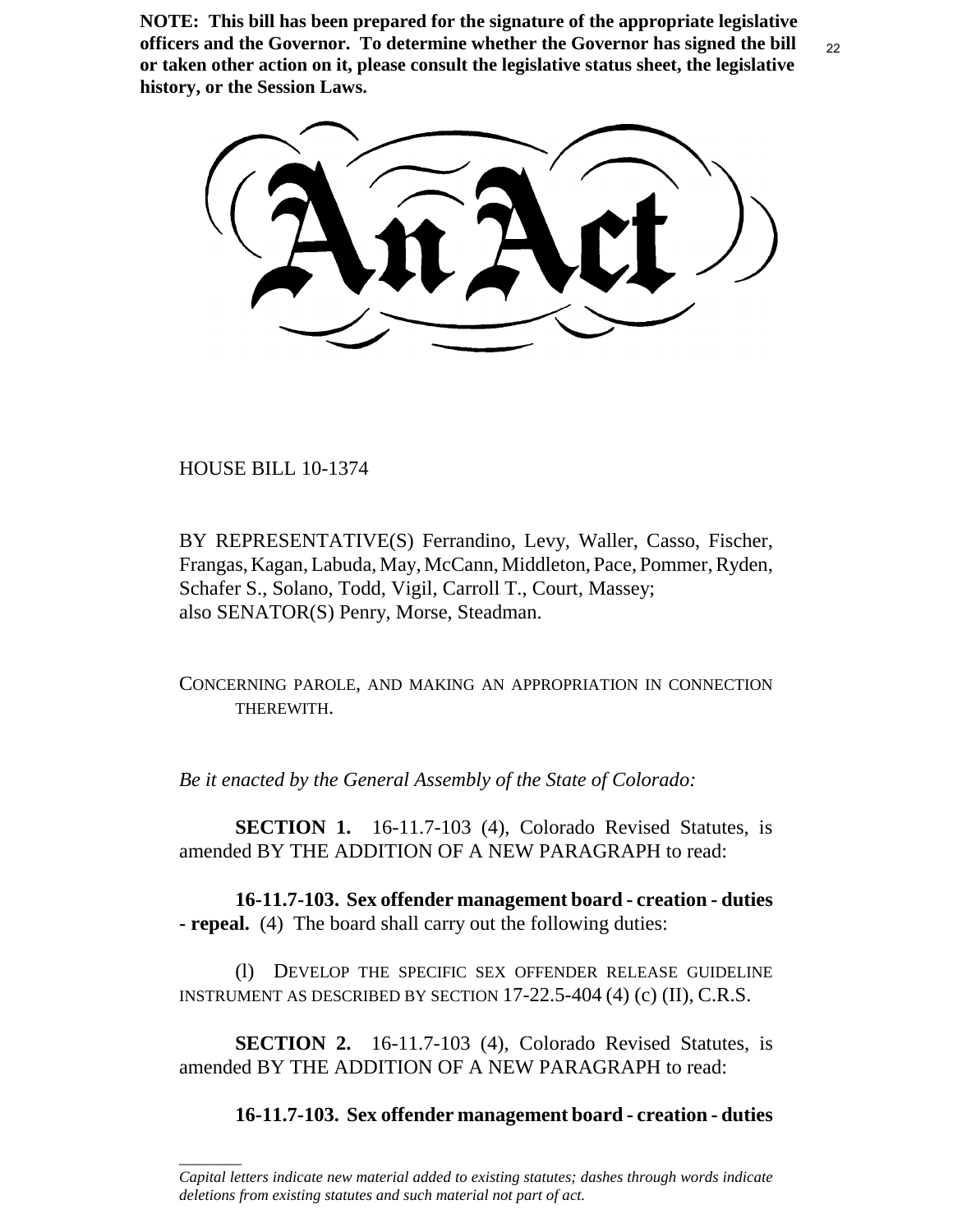**- repeal.** (4) The board shall carry out the following duties:

(l) THE BOARD SHALL DEVELOP THE SPECIFIC SEX OFFENDER RELEASE GUIDELINE INSTRUMENT AS DESCRIBED BY SECTION 17-22.5-404 (4) (c) (II), C.R.S.

**SECTION 3.** Part 1 of article 22.5 of title 17, Colorado Revised Statutes, is amended BY THE ADDITION OF A NEW SECTION to read:

**17-22.5-107. Administrative release and revocation guidelines - creation.** (1) (a) THE DIVISION OF CRIMINAL JUSTICE IN THE DEPARTMENT OF PUBLIC SAFETY, IN CONSULTATION WITH THE STATE BOARD OF PAROLE, SHALL DEVELOP AN ADMINISTRATIVE RELEASE GUIDELINE INSTRUMENT FOR USE BY THE BOARD IN EVALUATING APPLICATIONS FOR PAROLE.

(b) THE ADMINISTRATIVE RELEASE GUIDELINE INSTRUMENT SHALL BE USED TO PROVIDE THE STATE BOARD OF PAROLE WITH CONSISTENT AND COMPREHENSIVE INFORMATION RELEVANT TO THE FACTORS LISTED IN SECTION 17-22.5-404 (4) (a). THE INSTRUMENT SHALL INCLUDE A MATRIX OF ADVISORY-RELEASE-DECISION RECOMMENDATIONS FOR THE DIFFERENT RISK LEVELS.

(2) (a) THE DEPARTMENT OF CORRECTIONS, IN CONSULTATION WITH THE STATE BOARD OF PAROLE, SHALL DEVELOP ADMINISTRATIVE REVOCATION GUIDELINES FOR USE BY THE BOARD IN EVALUATING COMPLAINTS FILED FOR PAROLE REVOCATION.

(b) THE ADMINISTRATIVE REVOCATION GUIDELINES SHALL BE USED TO PROVIDE THE STATE BOARD OF PAROLE WITH CONSISTENT AND COMPREHENSIVE INFORMATION BASED ON THE FACTORS IDENTIFIED IN SECTION 17-22.5-404 (5) (a). THE GUIDELINES SHALL INCLUDE A MATRIX OF ADVISORY-DECISION RECOMMENDATIONS FOR THE DIFFERENT RISK LEVELS.

**SECTION 4.** 17-2-207 (3), Colorado Revised Statutes, is amended to read:

**17-2-207. Parole - regulations.** (3) Offenders on parole shall remain under legal custody and shall be subject at any time to be returned to a correctional facility. If any paroled offender leaves the state without lawful permission, he shall be held as a parole violator and arrested as such.

## PAGE 2-HOUSE BILL 10-1374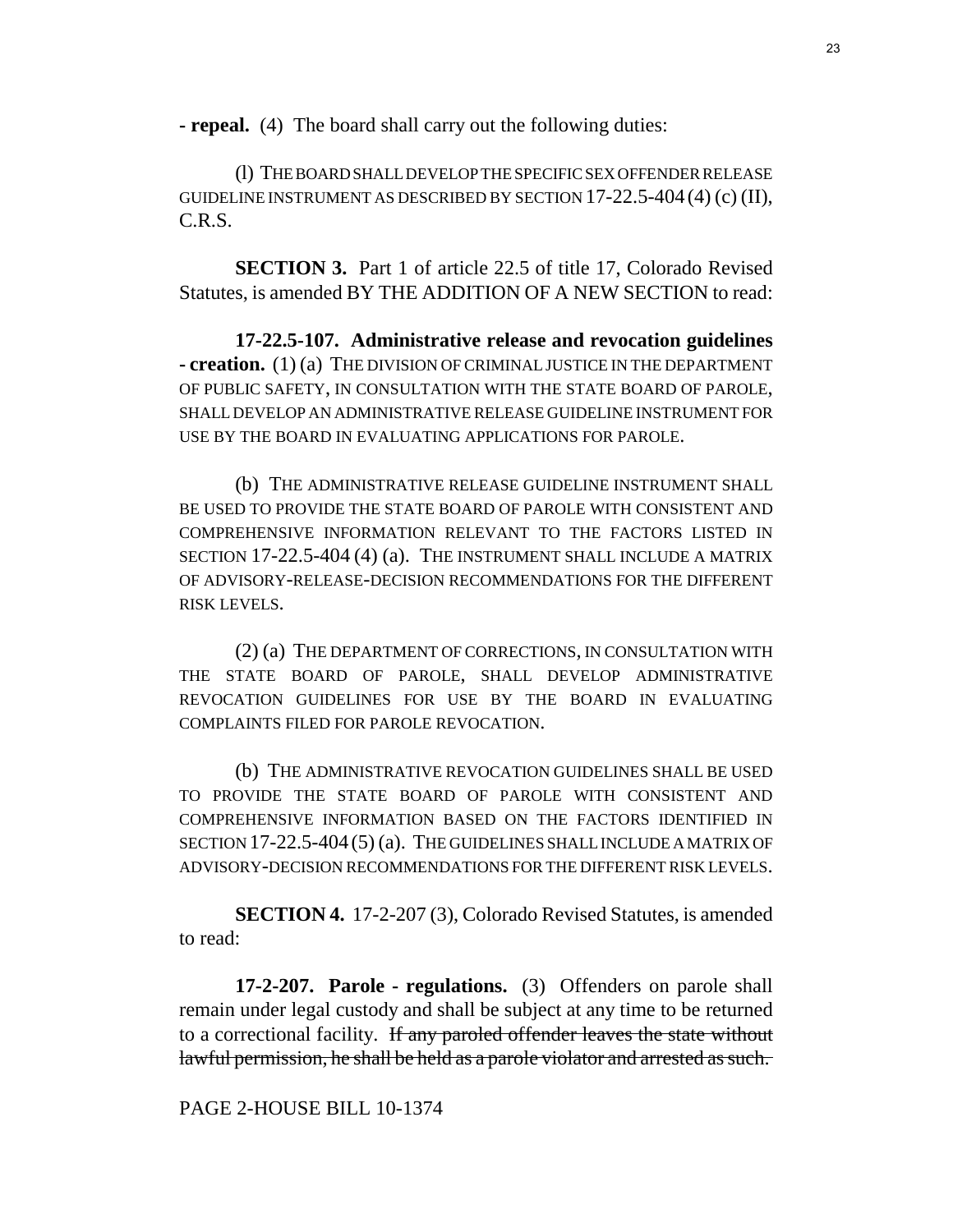If any parolee not paroled to reside in a county in which a correctional facility is located is found within the boundaries of such county without lawful permission, or if any parolee who is paroled to reside in such county or is in such county without lawful permission is found within the boundaries of state property without lawful permission, he shall be arrested as a parole violator.

**SECTION 5.** 17-22.5-405 (1.5) (a) and (6), Colorado Revised Statutes, are amended to read:

**17-22.5-405. Earned time - earned release time.** (1.5) (a) Earned time, not to exceed twelve days for each month of incarceration or parole, may be deducted from an inmate's sentence if the inmate:

(I) Is serving a sentence for a class 4, class 5, or class 6 felony;

(II) Has NOT incurred  $m\sigma$  A CLASS I code of penal discipline violations while incarcerated VIOLATION WITHIN THE TWENTY-FOUR MONTHS IMMEDIATELY PRECEDING THE TIME OF CREDITING OR DURING HIS OR HER ENTIRE TERM OF INCARCERATION IF THE TERM IS LESS THAN TWENTY-FOUR MONTHS OR A CLASS II CODE OF PENAL DISCIPLINE VIOLATION WITHIN THE TWELVE MONTHS IMMEDIATELY PRECEDING THE TIME OF CREDITING OR DURING HIS OR HER ENTIRE TERM OF INCARCERATION IF THE TERM IS LESS THAN TWELVE MONTHS;

(III) Has been IS program-compliant; and

(IV) Was not convicted of, and has not previously been convicted of, a FELONY crime DESCRIBED in SECTION 18-3-303, 18-3-305, 18-3-306, OR 18-6-701, sections 18-7-402 to 18-7-407, C.R.S., OR section 18-12-102 C.R.S., or section 18-12-109, C.R.S., or a FELONY crime listed in section 24-4.1-302 (1), C.R.S.

(6) Earned release time shall be scheduled by the parole board STATE BOARD OF PAROLE and the time computation unit in the department of corrections for inmates convicted of class 4 and class 5 felonies up to sixty days prior to the mandatory release date and for inmates convicted of class 6 felonies up to thirty days prior to the mandatory release date for inmates who meet the following criteria:

## PAGE 3-HOUSE BILL 10-1374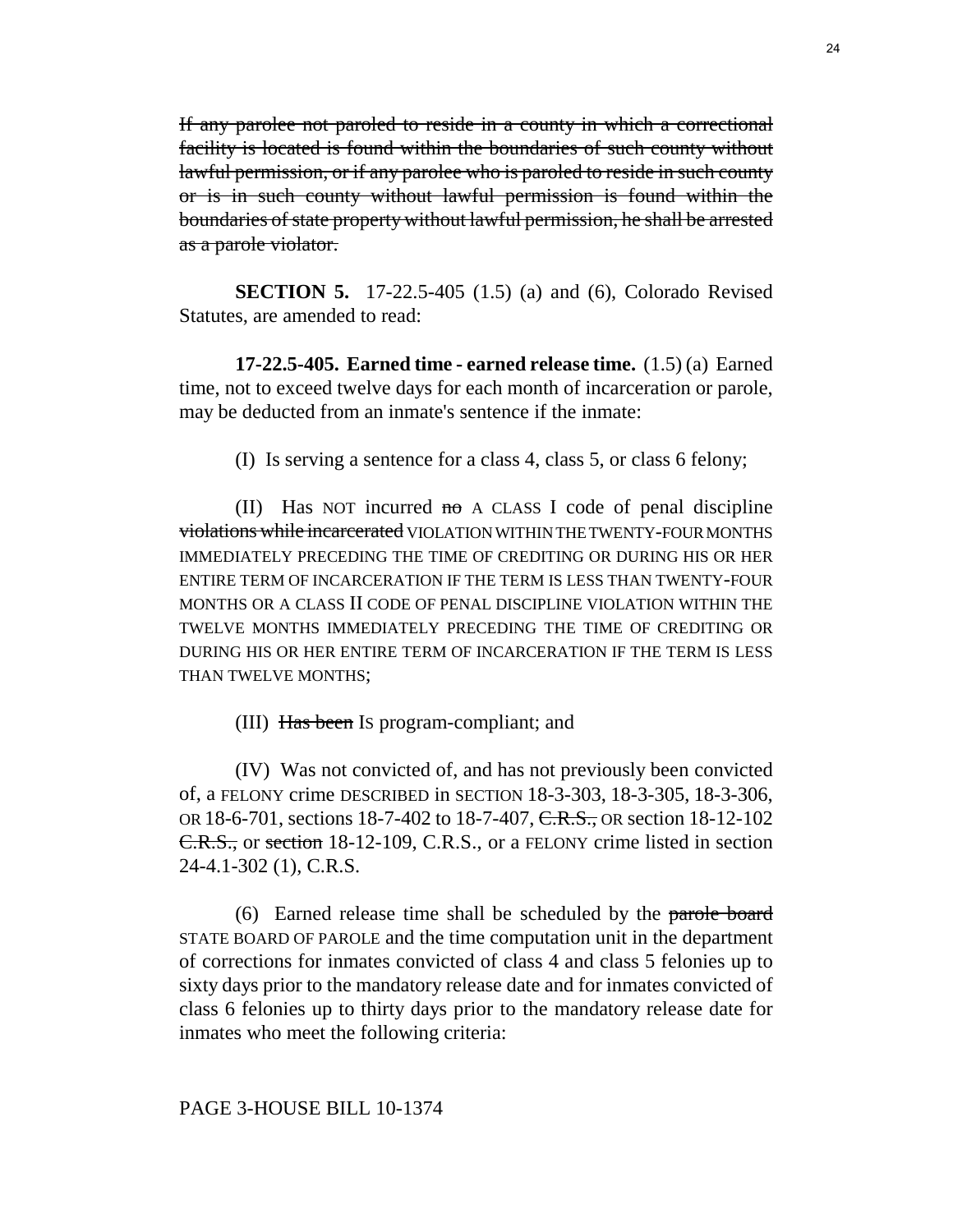(a) The inmate has no NOT INCURRED A CLASS I code of penal discipline violations VIOLATION WITHIN THE TWENTY-FOUR MONTHS IMMEDIATELY PRECEDING THE TIME OF CREDITING OR DURING HIS OR HER ENTIRE TERM OF INCARCERATION IF THE TERM IS LESS THAN TWENTY-FOUR MONTHS OR A CLASS II CODE OF PENAL DISCIPLINE VIOLATION WITHIN THE TWELVE MONTHS IMMEDIATELY PRECEDING THE TIME OF CREDITING OR DURING HIS OR HER ENTIRE TERM OF INCARCERATION IF THE TERM IS LESS THAN TWELVE MONTHS;

(b) The inmate is program-compliant; and

(c) The inmate was not convicted of, and has not previously been convicted of, a FELONY crime DESCRIBED in SECTION 18-3-303, 18-3-305, 18-3-306, OR 18-6-701, sections 18-7-402 to 18-7-407, C.R.S., OR section 18-12-102 <del>C.R.S.,</del> or section 18-12-109, C.R.S., or a FELONY crime listed in section 24-4.1-302 (1), C.R.S.

**SECTION 6.** 17-22.5-404, Colorado Revised Statutes, is REPEALED AND REENACTED, WITH AMENDMENTS, to read:

**17-22.5-404. Parole guidelines - repeal.** (1) THE GENERAL ASSEMBLY HEREBY FINDS THAT:

(a) THE RISK OF REOFFENSE SHALL BE THE CENTRAL CONSIDERATION BY THE STATE BOARD OF PAROLE IN MAKING DECISIONS RELATED TO THE TIMING AND CONDITIONS OF RELEASE ON PAROLE OR REVOCATION OF PAROLE;

(b) RESEARCH DEMONSTRATES THAT ACTUARIAL RISK ASSESSMENT TOOLS CAN PREDICT THE LIKELIHOOD OR RISK OF REOFFENSE WITH SIGNIFICANTLY GREATER ACCURACY THAN PROFESSIONAL JUDGMENT ALONE. EVIDENCE-BASED CORRECTIONAL PRACTICES PRIORITIZE THE USE OF ACTUARIAL RISK ASSESSMENT TOOLS TO PROMOTE PUBLIC SAFETY. THE BEST OUTCOMES ARE DERIVED FROM A COMBINATION OF EMPIRICALLY BASED ACTUARIAL TOOLS AND CLINICAL JUDGMENT.

(c) ALTHOUGH THE STATE BOARD OF PAROLE IS MADE UP OF INDIVIDUALS, USING STRUCTURED DECISION-MAKING UNITES THE PAROLE BOARD MEMBERS WITH A COMMON PHILOSOPHY AND SET OF GOALS AND PURPOSES WHILE RETAINING THE AUTHORITY OF INDIVIDUAL PAROLE BOARD

## PAGE 4-HOUSE BILL 10-1374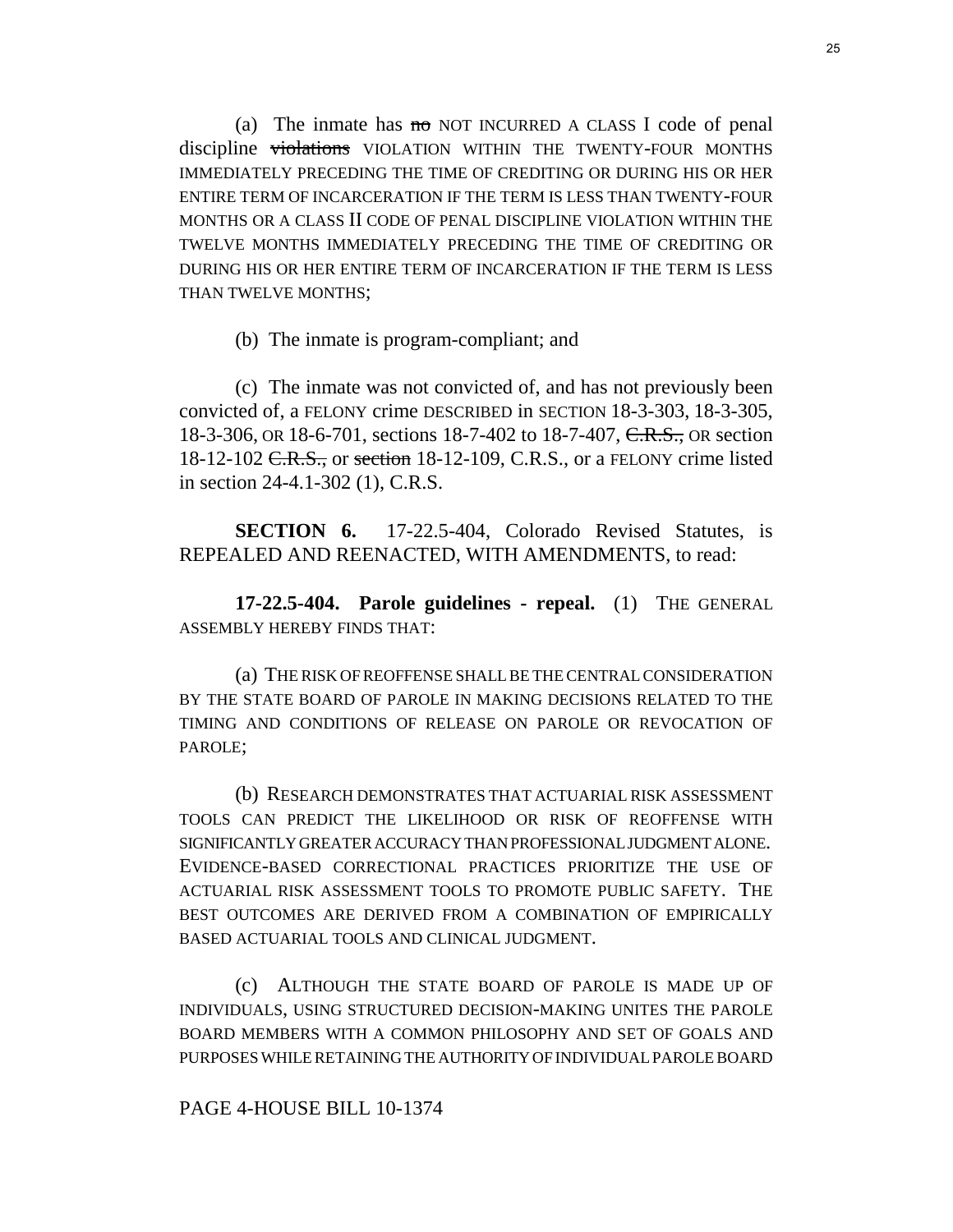MEMBERS TO MAKE DECISIONS THAT ARE APPROPRIATE FOR PARTICULAR SITUATIONS. EVIDENCE-BASED CORRECTIONAL PRACTICES SUPPORT THE USE OF STRUCTURED DECISION-MAKING.

(d) STRUCTURED DECISION-MAKING BY THE STATE BOARD OF PAROLE PROVIDES FOR GREATER ACCOUNTABILITY, STANDARDS FOR EVALUATING OUTCOMES, AND TRANSPARENCY OF DECISION-MAKING THAT CAN BE BETTER COMMUNICATED TO VICTIMS, OFFENDERS, OTHER CRIMINAL JUSTICE PROFESSIONALS, AND THE COMMUNITY; AND

(e) AN OFFENDER'S LIKELIHOOD OF SUCCESS MAY BE INCREASED BY ALIGNING THE INTENSITY AND TYPE OF PAROLE SUPERVISION, CONDITIONS OF RELEASE, AND SERVICES WITH ASSESSED RISK AND NEED LEVEL.

(2) (a) THE DIVISION OF CRIMINAL JUSTICE IN THE DEPARTMENT OF PUBLIC SAFETY SHALL DEVELOP THE COLORADO RISK ASSESSMENT SCALE TO BE USED BY THE STATE BOARD OF PAROLE IN CONSIDERING INMATES FOR RELEASE ON PAROLE. THE RISK ASSESSMENT SCALE SHALL INCLUDE CRITERIA THAT STATISTICALLY HAVE BEEN SHOWN TO BE GOOD PREDICTORS OF THE RISK OF REOFFENSE. THE DIVISION OF CRIMINAL JUSTICE SHALL VALIDATE THE COLORADO RISK ASSESSMENT SCALE AT LEAST EVERY FIVE YEARS OR MORE OFTEN IF THE PREDICTIVE ACCURACY, AS DETERMINED BY DATA COLLECTION AND ANALYSIS, FALLS BELOW AN ACCEPTABLE LEVEL OF PREDICTIVE ACCURACY AS DETERMINED BY THE DIVISION OF CRIMINAL JUSTICE, THE STATE BOARD OF PAROLE, AND THE DIVISION OF ADULT PAROLE IN THE DEPARTMENT OF CORRECTIONS.

(b) THE DIVISION OF CRIMINAL JUSTICE, THE DEPARTMENT OF CORRECTIONS, AND THE STATE BOARD OF PAROLE SHALL COOPERATE TO DEVELOP PAROLE BOARD ACTION FORMS CONSISTENT WITH THIS SECTION THAT CAPTURE THE RATIONALE FOR DECISION-MAKING THAT SHALL BE PUBLISHED AS OFFICIAL FORMS OF THE DEPARTMENT OF CORRECTIONS. VICTIM IDENTITY AND INPUT SHALL BE PROTECTED FROM DISPLAY ON THE PAROLE BOARD ACTION FORM OR ANY PAROLE HEARING REPORT THAT MAY BECOME A PART OF AN INMATE RECORD.

(c) THE DIVISION OF CRIMINAL JUSTICE, IN COOPERATION WITH THE DEPARTMENT OF CORRECTIONS AND THE STATE BOARD OF PAROLE, SHALL PROVIDE TRAINING ON THE USE OF THE ADMINISTRATIVE RELEASE GUIDELINE INSTRUMENT DEVELOPED PURSUANT TO SECTION 17-22.5-107 (1) AND THE

#### PAGE 5-HOUSE BILL 10-1374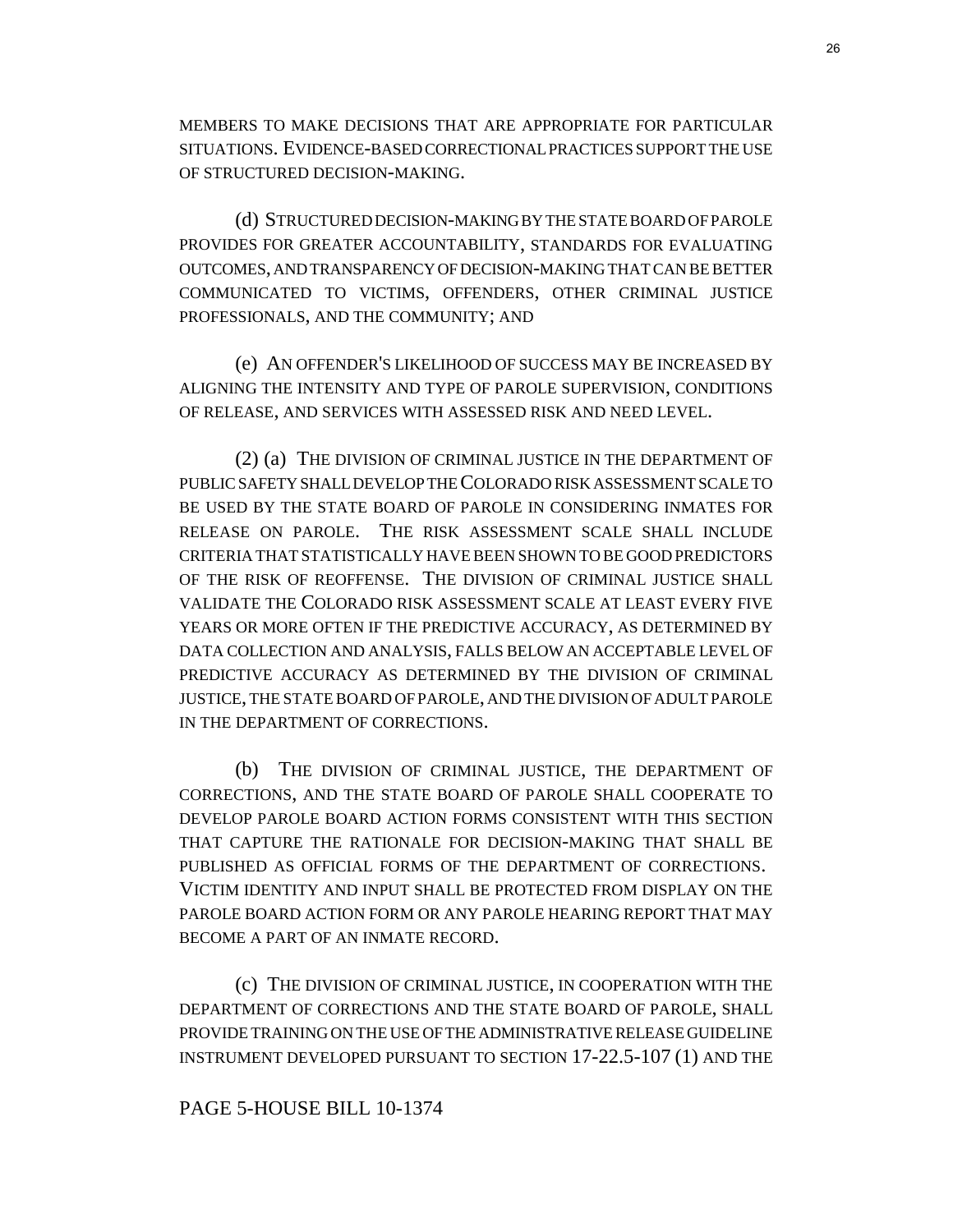COLORADO RISK ASSESSMENT SCALE TO PERSONNEL OF THE DEPARTMENT OF CORRECTIONS, THE STATE BOARD OF PAROLE, ADMINISTRATIVE HEARING OFFICERS, AND RELEASE HEARING OFFICERS. THE DIVISION SHALL CONDUCT THE TRAINING ON A SEMIANNUAL BASIS.

(d) THE DEPARTMENT OF CORRECTIONS, IN COOPERATION WITH THE STATE BOARD OF PAROLE, SHALL PROVIDE TRAINING ON THE USE OF THE ADMINISTRATIVE REVOCATION GUIDELINES DEVELOPED PURSUANT TO SECTION 17-22.5-107 (2) TO PERSONNEL OF THE DEPARTMENT OF CORRECTIONS, THE STATE BOARD OF PAROLE, AND ADMINISTRATIVE HEARING OFFICERS. THE DEPARTMENT SHALL CONDUCT THE TRAINING SEMIANNUALLY.

(3) FOR A PERSON SENTENCED FOR A CLASS 2, CLASS 3, CLASS 4, CLASS 5, OR CLASS 6 FELONY WHO IS ELIGIBLE FOR PAROLE PURSUANT TO SECTION 17-22.5-403, OR A PERSON WHO IS ELIGIBLE FOR PAROLE PURSUANT TO SECTION 17-22.5-403.7, THE STATE BOARD OF PAROLE MAY CONSIDER ALL APPLICATIONS FOR PAROLE, AS WELL AS ALL PERSONS TO BE SUPERVISED UNDER ANY INTERSTATE COMPACT. THE STATE BOARD OF PAROLE MAY PAROLE ANY PERSON WHO IS SENTENCED OR COMMITTED TO A CORRECTIONAL FACILITY WHEN THE BOARD DETERMINES, BY USING, WHERE AVAILABLE, EVIDENCE-BASED PRACTICES AND THE GUIDELINES ESTABLISHED BY THIS SECTION, THAT THERE IS A REASONABLE PROBABILITY THAT THE PERSON WILL NOT VIOLATE THE LAW WHILE ON PAROLE AND THAT THE PERSON'S RELEASE FROM INSTITUTIONAL CUSTODY IS COMPATIBLE WITH PUBLIC SAFETY AND THE WELFARE OF SOCIETY. THE STATE BOARD OF PAROLE SHALL FIRST CONSIDER THE RISK OF REOFFENSE IN EVERY RELEASE DECISION IT MAKES.

(4) (a) IN CONSIDERING OFFENDERS FOR PAROLE, THE STATE BOARD OF PAROLE SHALL CONSIDER THE TOTALITY OF THE CIRCUMSTANCES, WHICH INCLUDE, BUT NEED NOT BE LIMITED TO, THE FOLLOWING FACTORS:

(I) THE TESTIMONY OR WRITTEN STATEMENT FROM THE VICTIM OF THE CRIME, OR A RELATIVE OF THE VICTIM, OR A DESIGNEE, PURSUANT TO SECTION 17-2-214;

(II) THE ACTUARIAL RISK OF REOFFENSE;

(III) THE OFFENDER'S ASSESSED CRIMINOGENIC NEED LEVEL;

## PAGE 6-HOUSE BILL 10-1374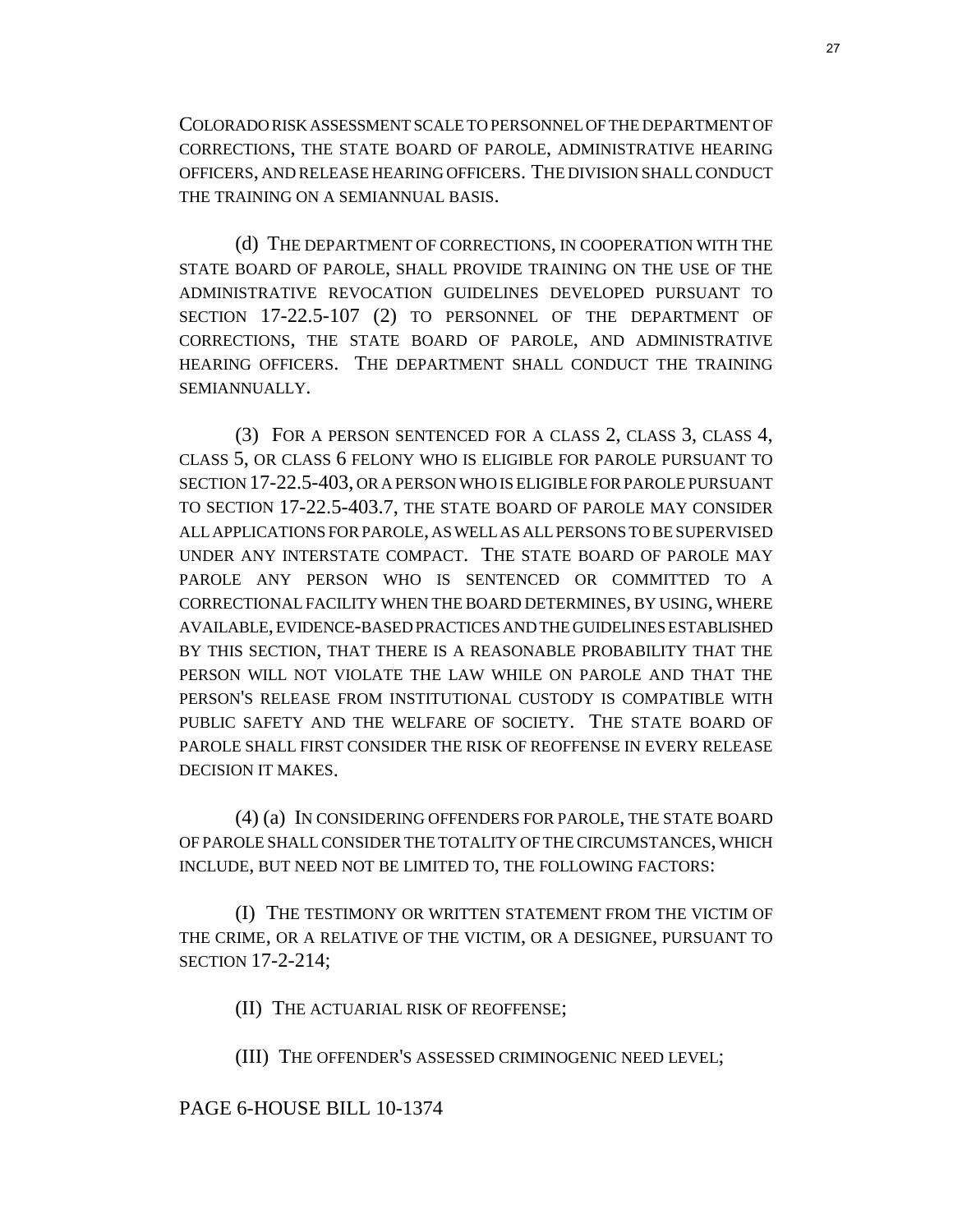(IV) THE OFFENDER'S PROGRAM OR TREATMENT PARTICIPATION AND PROGRESS;

(V) THE OFFENDER'S INSTITUTIONAL CONDUCT;

(VI) THE ADEQUACY OF THE OFFENDER'S PAROLE PLAN;

(VII) WHETHER THE OFFENDER WHILE UNDER SENTENCE HAS THREATENED OR HARASSED THE VICTIM OR THE VICTIM'S FAMILY OR HAS CAUSED THE VICTIM OR THE VICTIM'S FAMILY TO BE THREATENED OR HARASSED, EITHER VERBALLY OR IN WRITING;

(VIII) AGGRAVATING OR MITIGATING FACTORS FROM THE CRIMINAL CASE;

(IX) THE TESTIMONY OR WRITTEN STATEMENT FROM A PROSPECTIVE PAROLE SPONSOR, EMPLOYER, OR OTHER PERSON WHO WOULD BE AVAILABLE TO ASSIST THE OFFENDER IF RELEASED ON PAROLE;

(X) WHETHER THE OFFENDER HAD PREVIOUSLY ABSCONDED OR ESCAPED OR ATTEMPTED TO ABSCOND OR ESCAPE WHILE ON COMMUNITY SUPERVISION; AND

(XI) WHETHER THE OFFENDER COMPLETED OR WORKED TOWARDS COMPLETING A HIGH SCHOOL DIPLOMA, A GENERAL EQUIVALENCY DEGREE, OR A COLLEGE DEGREE DURING HIS OR HER PERIOD OF INCARCERATION.

(b) THE STATE BOARD OF PAROLE SHALL USE THE COLORADO RISK ASSESSMENT SCALE THAT IS DEVELOPED BY THE DIVISION OF CRIMINAL JUSTICE IN THE DEPARTMENT OF PUBLIC SAFETY PURSUANT TO PARAGRAPH (a) OF SUBSECTION (2) OF THIS SECTION IN CONSIDERING INMATES FOR RELEASE ON PAROLE.

(c) (I) EXCEPT AS PROVIDED IN SUBPARAGRAPH (II) OF THIS PARAGRAPH (c), THE STATE BOARD OF PAROLE SHALL ALSO USE THE ADMINISTRATIVE RELEASE GUIDELINE INSTRUMENT DEVELOPED PURSUANT TO SECTION 17-22.5-107 (1) IN EVALUATING AN APPLICATION FOR PAROLE.

(II) THE ADMINISTRATIVE RELEASE GUIDELINE INSTRUMENT SHALL NOT BE USED IN CONSIDERING THOSE INMATES CLASSIFIED AS SEX

## PAGE 7-HOUSE BILL 10-1374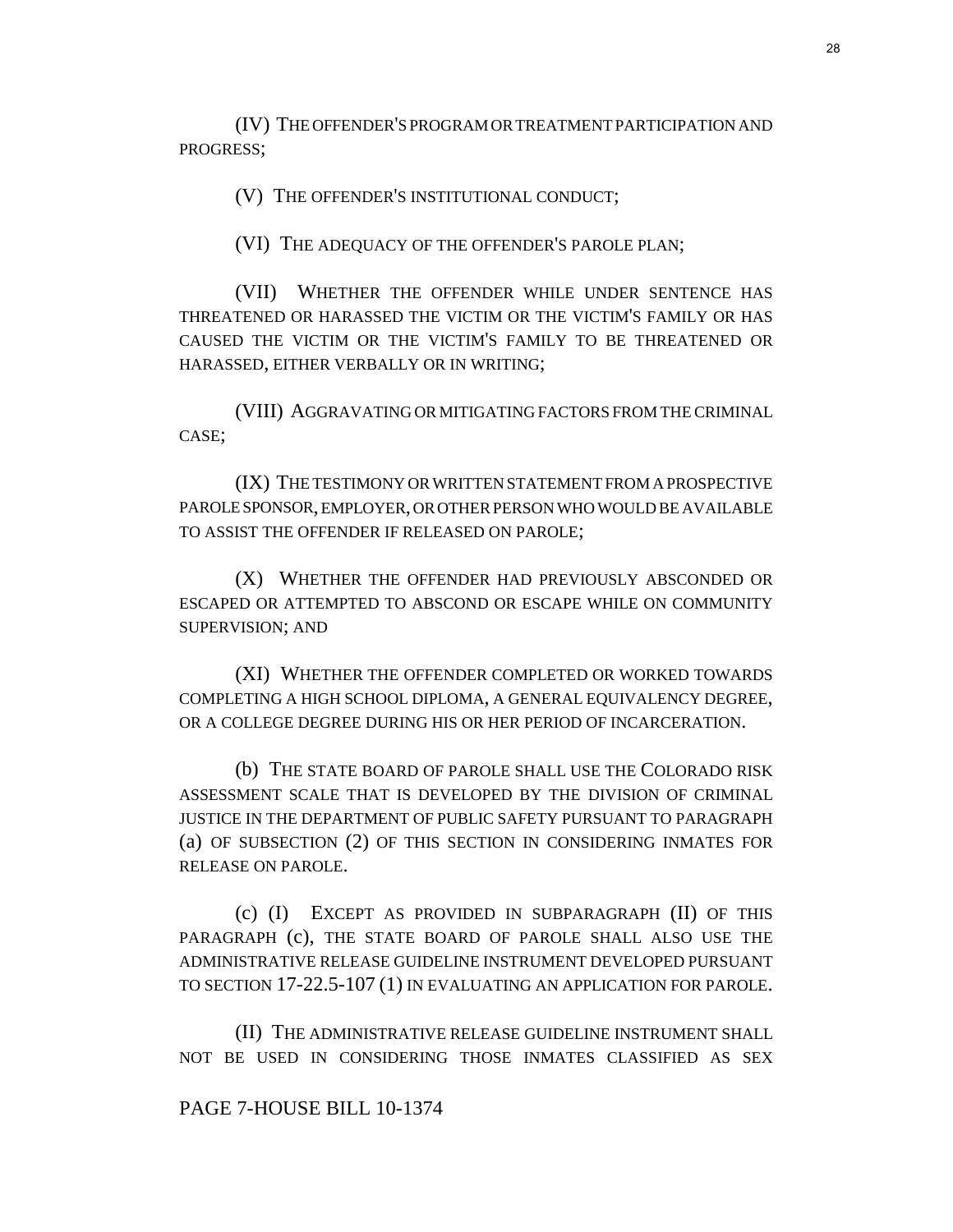OFFENDERS WITH INDETERMINATE SENTENCES FOR WHOM THE SEX OFFENDER MANAGEMENT BOARD PURSUANT TO SECTION 18-1.3-1009, C.R.S., HAS ESTABLISHED SEPARATE AND DISTINCT RELEASE GUIDELINES. THE SEX OFFENDER MANAGEMENT BOARD IN COLLABORATION WITH THE DEPARTMENT OF CORRECTIONS, THE JUDICIAL DEPARTMENT, THE DIVISION OF CRIMINAL JUSTICE IN THE DEPARTMENT OF PUBLIC SAFETY, AND THE STATE BOARD OF PAROLE SHALL DEVELOP A SPECIFIC SEX OFFENDER RELEASE GUIDELINE INSTRUMENT FOR USE BY THE STATE BOARD OF PAROLE FOR THOSE INMATES CLASSIFIED AS SEX OFFENDERS WITH DETERMINATE SENTENCES.

(5) (a) IN CONDUCTING A PAROLE REVOCATION HEARING, THE STATE BOARD OF PAROLE AND THE ADMINISTRATIVE HEARING OFFICER SHALL CONSIDER, WHERE AVAILABLE, EVIDENCE-BASED PRACTICES AND SHALL CONSIDER, BUT NEED NOT BE LIMITED TO, THE FOLLOWING FACTORS:

(I) A DETERMINATION BY THE STATE BOARD OF PAROLE THAT A PAROLEE COMMITTED A NEW CRIME WHILE ON PAROLE, IF APPLICABLE;

(II) THE PAROLEE'S ACTUARIAL RISK OF REOFFENSE;

(III) THE SERIOUSNESS OF THE TECHNICAL VIOLATION, IF APPLICABLE;

(IV) THE PAROLEE'S FREQUENCY OF TECHNICAL VIOLATIONS, IF APPLICABLE;

(V) THE PAROLEE'S EFFORTS TO COMPLY WITH A PREVIOUS CORRECTIVE ACTION PLAN OR OTHER REMEDIATION PLAN REQUIRED BY THE STATE BOARD OF PAROLE OR PAROLE OFFICER;

(VI) THE IMPOSITION OF INTERMEDIATE SANCTIONS BY THE PAROLE OFFICER IN RESPONSE TO THE TECHNICAL VIOLATIONS THAT MAY FORM THE BASIS OF THE COMPLAINT FOR REVOCATION; AND

(VII) WHETHER MODIFICATION OF PAROLE CONDITIONS IS APPROPRIATE AND CONSISTENT WITH PUBLIC SAFETY IN LIEU OF REVOCATION.

(b) THE STATE BOARD OF PAROLE SHALL USE THE ADMINISTRATIVE REVOCATION GUIDELINES DEVELOPED PURSUANT TO SECTION 17-22.5-107

#### PAGE 8-HOUSE BILL 10-1374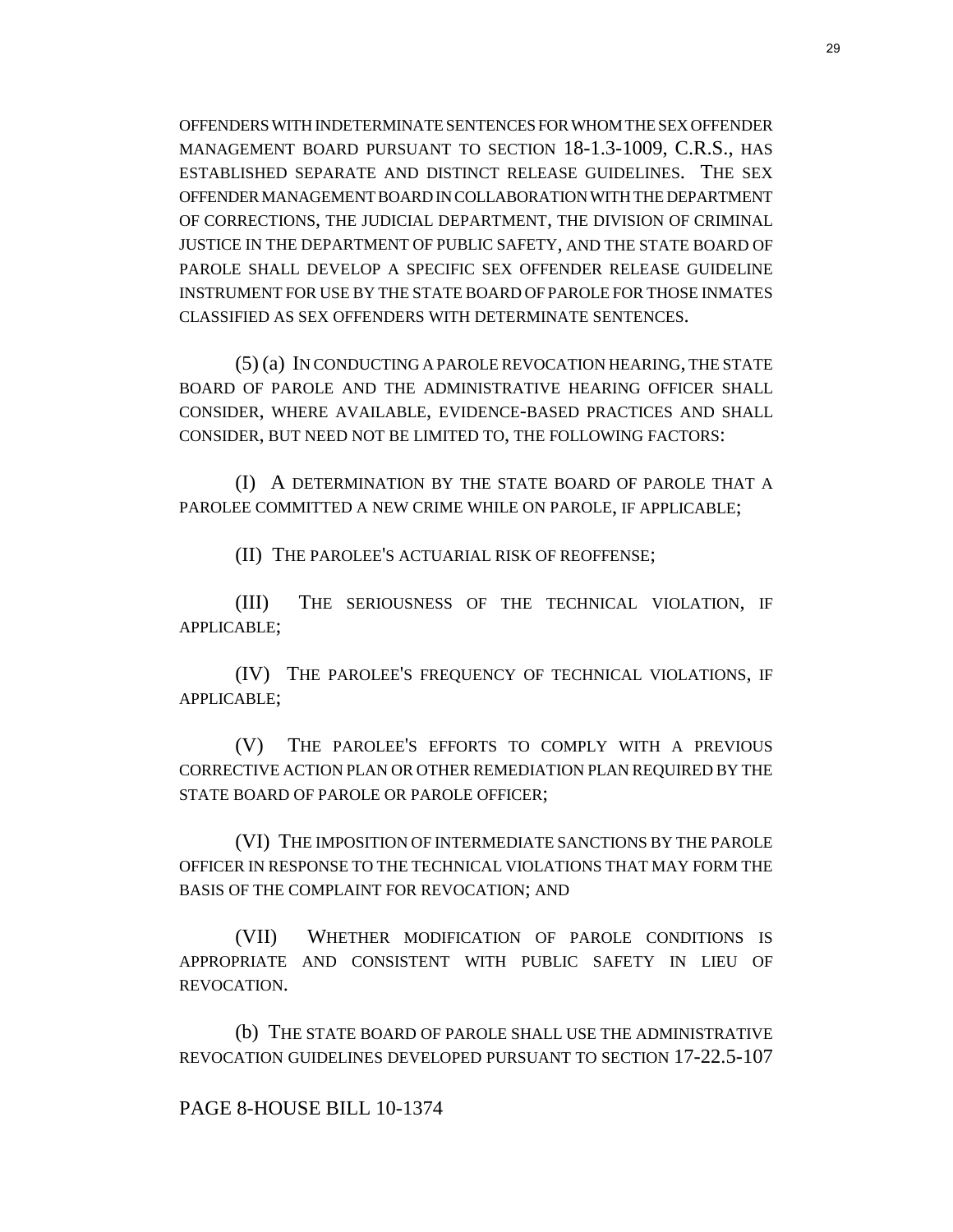(2), IN EVALUATING COMPLAINTS FILED FOR PAROLE REVOCATION.

(c) THE STATE BOARD OF PAROLE OR THE ADMINISTRATIVE HEARING OFFICER SHALL NOT REVOKE PAROLE FOR A TECHNICAL VIOLATION UNLESS THE BOARD OR ADMINISTRATIVE HEARING OFFICER DETERMINES ON THE RECORD THAT APPROPRIATE INTERMEDIATE SANCTIONS HAVE BEEN UTILIZED AND HAVE BEEN INEFFECTIVE OR THAT THE MODIFICATION OF CONDITIONS OF PAROLE OR THE IMPOSITION OF INTERMEDIATE SANCTIONS IS NOT APPROPRIATE OR CONSISTENT WITH PUBLIC SAFETY AND THE WELFARE OF SOCIETY.

(6) (a) THE STATE BOARD OF PAROLE SHALL WORK IN CONSULTATION WITH THE DIVISION OF CRIMINAL JUSTICE IN THE DEPARTMENT OF PUBLIC SAFETY AND THE DEPARTMENT OF CORRECTIONS TO DEVELOP AND IMPLEMENT A PROCESS TO COLLECT AND ANALYZE DATA RELATED TO THE BASIS FOR AND THE OUTCOMES OF THE BOARD'S PAROLE DECISIONS. THE PROCESS SHALL COLLECT DATA RELATED TO THE BOARD'S RATIONALE FOR GRANTING, REVOKING, OR DENYING PAROLE. ANY INFORMATION RELATING TO VICTIM IDENTIFICATION OR VICTIM INPUT THAT IS IDENTIFIABLE TO AN INDIVIDUAL DEFENDANT OR CASE SHALL BE MAINTAINED, BUT KEPT CONFIDENTIAL AND RELEASED ONLY TO OTHER GOVERNMENT AGENCIES, PURSUANT TO A NONDISCLOSURE AGREEMENT, FOR THE PURPOSE OF ANALYSIS AND REPORTING, PURSUANT TO PARAGRAPH (c) OF THIS SUBSECTION (6). WHEN THE BOARD GRANTS PAROLE, THE PROCESS SHALL ALSO COLLECT DATA RELATED TO WHETHER THE OFFENDER HAS PREVIOUSLY RECIDIVATED, THE TYPE OF REENTRY PROGRAM GIVEN TO THE OFFENDER AS A PART OF THE OFFENDER'S PAROLE PLAN, AND WHETHER THE OFFENDER RECIDIVATES WHILE ON PAROLE.

(b) THE STATE BOARD OF PAROLE SHALL ALSO DETERMINE WHETHER A DECISION GRANTING, REVOKING, OR DENYING PAROLE CONFORMED WITH OR DEPARTED FROM THE ADMINISTRATIVE GUIDELINES CREATED PURSUANT TO SECTION 17-22.5-107 AND, IF THE DECISION WAS A DEPARTURE FROM THE GUIDELINES, THE REASON FOR THE DEPARTURE. THE DATA COLLECTED PURSUANT TO THIS PARAGRAPH (b) ARE SUBJECT TO THE SAME VICTIM PROTECTIONS DESCRIBED IN PARAGRAPH (a) OF THIS SUBSECTION (6).

(c) THE STATE BOARD OF PAROLE SHALL PROVIDE THE DATA COLLECTED PURSUANT TO THIS SUBSECTION (6) TO THE DIVISION OF CRIMINAL JUSTICE IN THE DEPARTMENT OF PUBLIC SAFETY FOR ANALYSIS.

## PAGE 9-HOUSE BILL 10-1374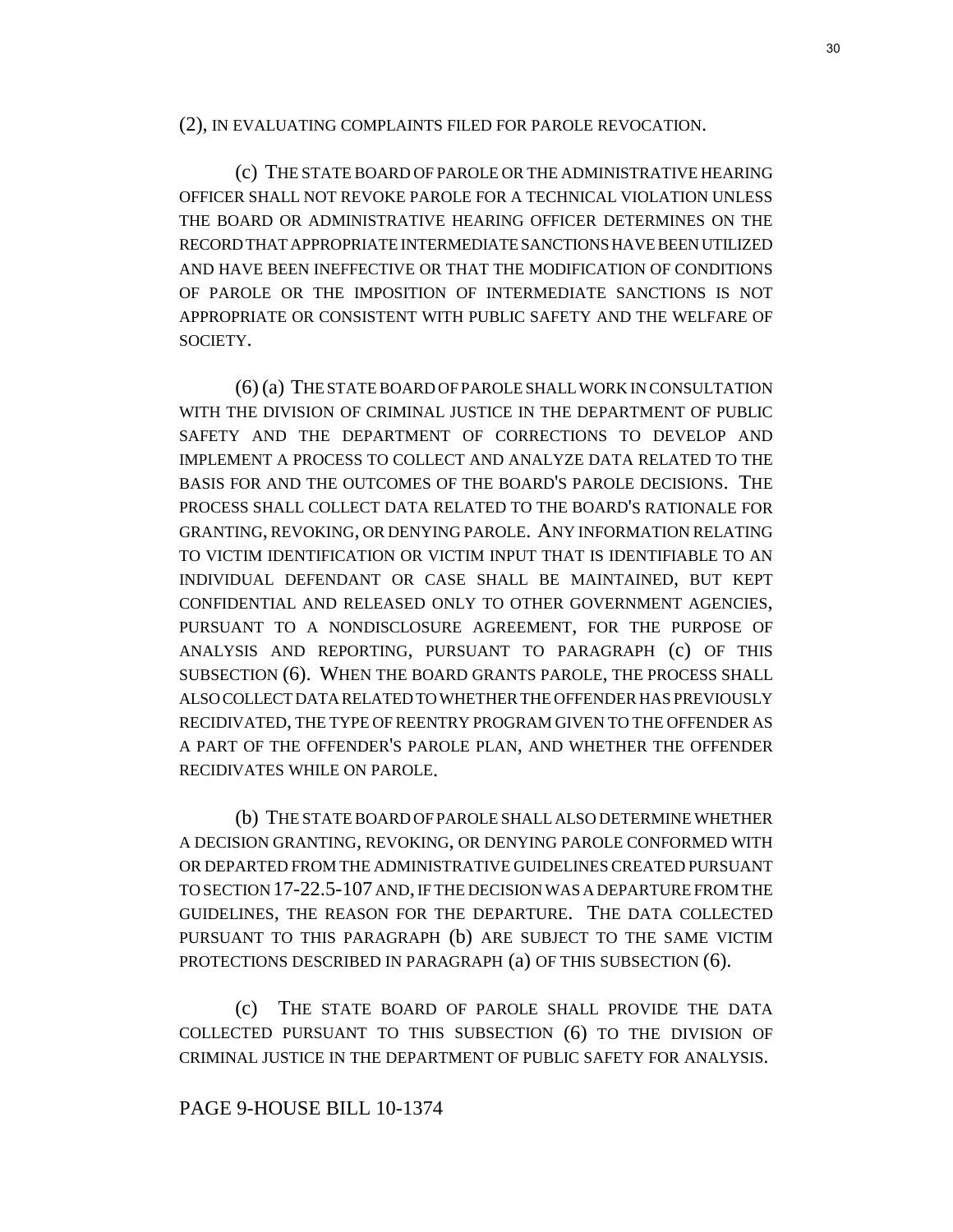THE DIVISION OF CRIMINAL JUSTICE SHALL ANALYZE THE DATA RECEIVED PURSUANT TO THIS PARAGRAPH (c) AND SHALL PROVIDE ITS ANALYSIS TO THE BOARD. THE BOARD AND THE DIVISION OF CRIMINAL JUSTICE SHALL USE THE DATA AND ANALYSIS TO IDENTIFY SPECIFIC FACTORS THAT ARE IMPORTANT IN THE DECISION-MAKING PROCESS.

(d) THE DIVISION OF CRIMINAL JUSTICE IN THE DEPARTMENT OF PUBLIC SAFETY SHALL PROVIDE THE STATE BOARD OF PAROLE WITH TRAINING REGARDING HOW TO USE THE DATA OBTAINED AND ANALYZED PURSUANT TO PARAGRAPH (c) OF THIS SUBSECTION (6) TO FACILITATE THE BOARD'S FUTURE DECISION-MAKING.

(e) (I) ON OR BEFORE NOVEMBER 1, 2009, THE STATE BOARD OF PAROLE AND THE DIVISION OF CRIMINAL JUSTICE IN THE DEPARTMENT OF PUBLIC SAFETY SHALL ISSUE A REPORT TO THE GENERAL ASSEMBLY REGARDING THE PROGRESS IN IMPLEMENTING THIS SUBSECTION (6), AND NOVEMBER 1 EACH YEAR THEREAFTER, THE STATE BOARD OF PAROLE AND THE DIVISION OF CRIMINAL JUSTICE IN THE DEPARTMENT OF PUBLIC SAFETY SHALL UPDATE THE REPORT. THE DATA SHALL BE REPORTED TO THE GENERAL ASSEMBLY ONLY IN THE AGGREGATE.

(II) THIS PARAGRAPH (e) IS REPEALED, EFFECTIVE JULY 1, 2012.

(7) THE DEPARTMENT OF CORRECTIONS, THE STATE BOARD OF PAROLE, THE DIVISION OF ADULT PAROLE, AND THE DIVISION OF CRIMINAL JUSTICE IN THE DEPARTMENT OF PUBLIC SAFETY SHALL COOPERATE IN IMPLEMENTING ALL ASPECTS OF THIS SECTION.

(8) THIS SECTION SHALL APPLY TO ANY PERSON TO WHOM SECTION 17-22.5-303.5, AS IT EXISTED PRIOR TO MAY 18, 1991, WOULD APPLY PURSUANT TO THE OPERATION OF SECTION 17-22.5-406, BECAUSE THE PROVISIONS OF SUCH SECTIONS ARE SUBSTANTIALLY SIMILAR.

(9) FOR PURPOSES OF THIS SECTION, "TECHNICAL VIOLATION" MEANS A VIOLATION OF A CONDITION OF PAROLE THAT IS NOT A CONVICTION FOR A NEW CRIMINAL OFFENSE OR NOT DETERMINED BY THE STATE BOARD OF PAROLE TO BE A COMMISSION OF A NEW CRIMINAL OFFENSE.

**SECTION 7.** 24-33.5-503 (1), Colorado Revised Statutes, is amended BY THE ADDITION OF THE FOLLOWING NEW

## PAGE 10-HOUSE BILL 10-1374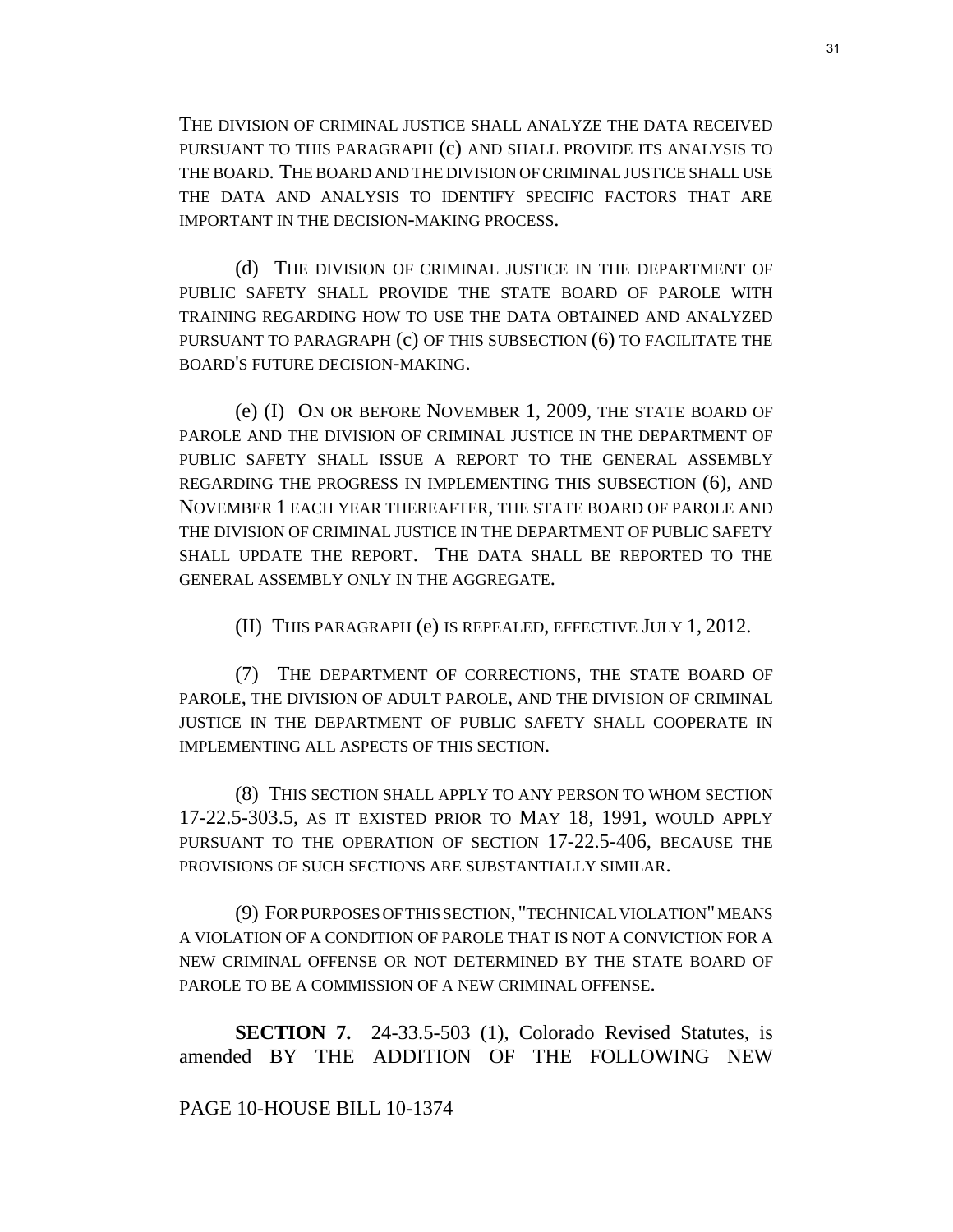PARAGRAPHS to read:

**24-33.5-503. Duties of division.** (1) The division has the following duties:

(w) TO DEVELOP THE ADMINISTRATIVE RELEASE GUIDELINE INSTRUMENT FOR USE BY THE STATE BOARD OF PAROLE AS DESCRIBED IN SECTION 17-22.5-107 (1), C.R.S.;

(x) TO DEVELOP THE COLORADO RISK ASSESSMENT SCALE AS DESCRIBED IN SECTION 17-22.5-404 (2) (a), C.R.S.;

(y) TO DEVELOP, IN COOPERATION WITH THE DEPARTMENT OF CORRECTIONS AND THE STATE BOARD OF PAROLE, A PAROLE BOARD ACTION FORM; AND

(z) TO PROVIDE TRAINING ON THE COLORADO RISK ASSESSMENT SCALE AND THE ADMINISTRATIVE RELEASE GUIDELINE INSTRUMENT AS REQUIRED BY SECTION 17-22.5-404 (2) (c), C.R.S.

**SECTION 8.** 22-33-107.5 (1) (b), Colorado Revised Statutes, is amended to read:

**22-33-107.5. Notice of failure to attend.** (1) Except as otherwise provided in subsection (2) of this section, a school district shall notify the appropriate court or parole board if a student fails to attend all or any portion of a school day, where the school district has received notice from the court or parole board:

(b) Pursuant to section  $17-22.5-404$ ,  $(4.5)$ ,  $18-1.3-204$  (2.3), 19-2-907 (4), 19-2-925 (5), or 19-2-1002 (1) or (3), C.R.S., that the student is required to attend school as a condition of or in connection with any sentence imposed by the court, including a condition of probation or parole; or

**SECTION 9.** 17-2-201, Colorado Revised Statutes, is amended BY THE ADDITION OF A NEW SUBSECTION to read:

**17-2-201. State board of parole.** (3.5) THE CHAIRPERSON SHALL ANNUALLY MAKE A PRESENTATION TO JUDICIARY COMMITTEES OF THE

## PAGE 11-HOUSE BILL 10-1374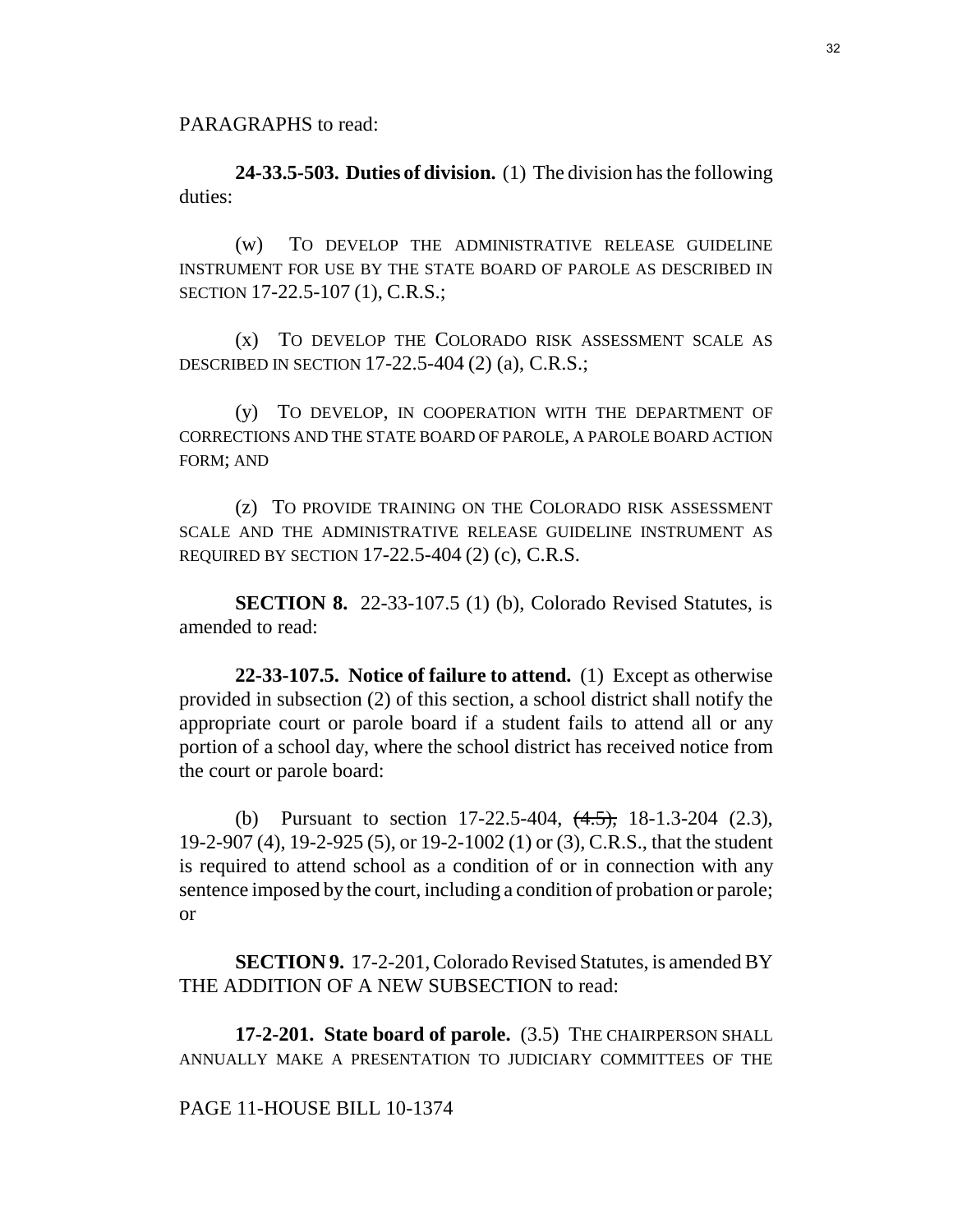HOUSE OF REPRESENTATIVES AND THE SENATE, OR ANY SUCCESSOR COMMITTEES, REGARDING THE OPERATIONS OF THE BOARD.

**SECTION 10. Appropriation - adjustments to the 2010 long bill.** (1) In addition to any other appropriation, there is hereby appropriated, out of any moneys in the general fund not otherwise appropriated, to the department of corrections, for allocation to the executive director's office and parole subprograms, for research and parole services, for the fiscal year beginning July 1, 2010, the sum of three hundred fifty-three thousand seven hundred eighty-six dollars (\$353,786) and 7.9 FTE, or so much thereof as may be necessary, for the implementation of this act.

(2) In addition to any other appropriation, there is hereby appropriated, out of any moneys in the general fund not otherwise appropriated, to the department of public safety, for allocation to the division of criminal justice, for parole guideline duties and actuarial consultation, for the fiscal year beginning July 1, 2010, the sum of eighty thousand one hundred fifty-four dollars (\$80,154) and 0.7 FTE, or so much thereof as may be necessary, for the implementation of this act.

(3) In addition to any other appropriation, there is hereby appropriated, out of any moneys in the general fund not otherwise appropriated, to the department of public safety, for allocation to the division of criminal justice, for costs associated with the Colorado criminal and juvenile justice commission, for the fiscal year beginning July 1, 2010, the sum of one hundred fourteen thousand one hundred twenty-seven dollars (\$114,127).

(4) For the implementation of this act, the general fund appropriation made in the annual general appropriation act for the fiscal year beginning July 1, 2010, to the department of corrections, management, external capacity subprogram, for payments to house state prisoners, is decreased by five hundred forty-eight thousand sixty-seven dollars  $($548,067)$ .

**SECTION 11. Specified effective date.** (1) Sections 3 through 12 of this act shall take effect upon passage.

(2) Section 1 of this act shall take effect only if House Bill 10-1364 is not enacted and shall take effect upon passage of this act.

## PAGE 12-HOUSE BILL 10-1374